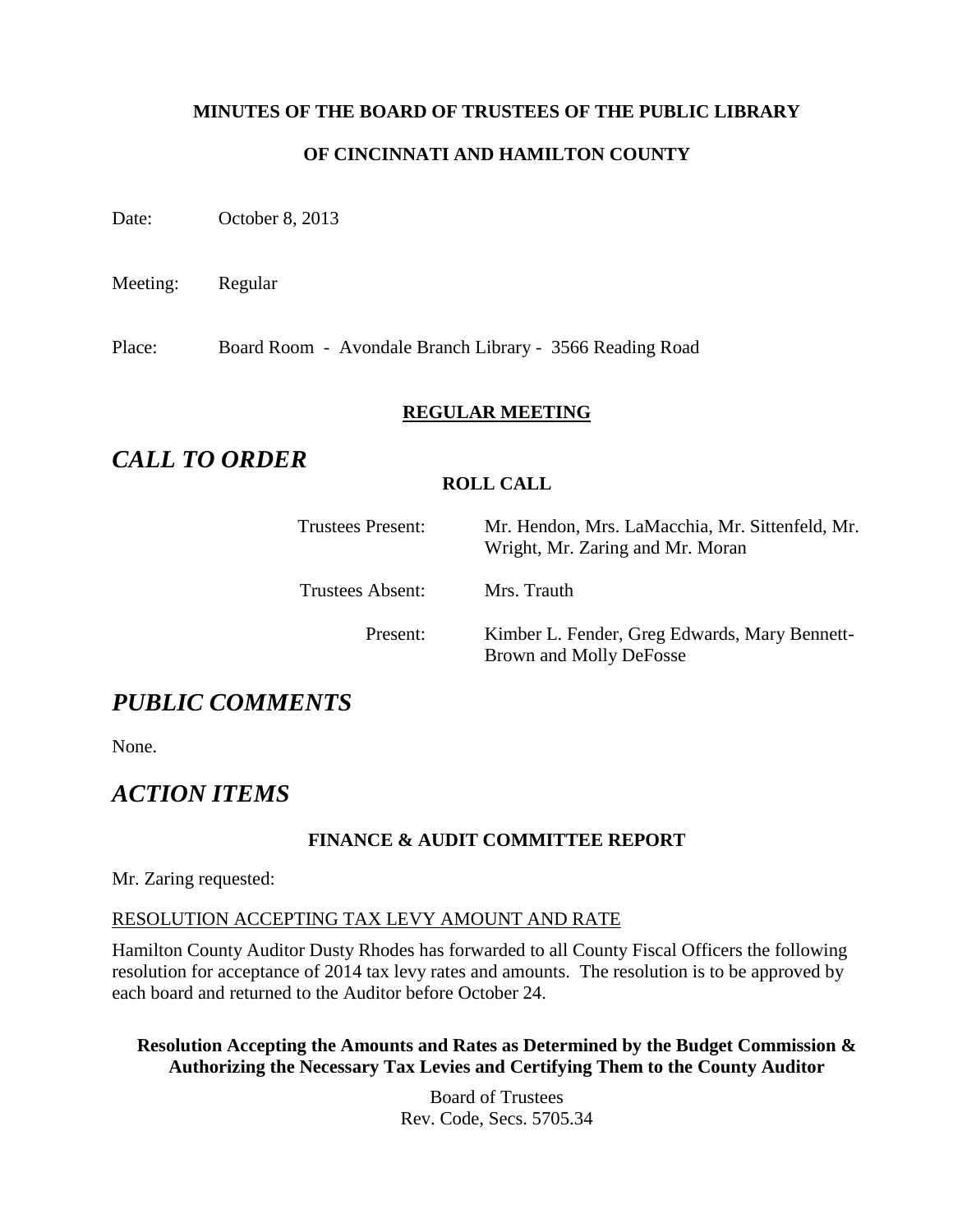**WHERE AS**, This Board of Trustees of the Public Library of Cincinnati and Hamilton County in accordance with the provisions of law has previously adopted a Tax Budget for the next succeeding fiscal year commencing January  $1<sup>st</sup>$ , 2014; and

**WHERE AS**, The Budget Commission of Hamilton County, Ohio, has certified its action thereon to this Board together with an estimate by the County Auditor of the rate of each tax necessary to be levied by this Board and what part thereof is without, and what part within the ten mill limitation; therefore be it

**RESOLVED**, By the Board of Trustees of the Public Library of Cincinnati and Hamilton County, Hamilton County, Ohio, that the amounts and rates, as determined by the Budget Commission in its certification, be and the same are hereby accepted; and be it further

**RESOLVED**, That there be and is hereby levied on the tax duplicate of said Joint District the rate of each tax necessary to be levied within and without the ten mill limitation as follows:

| <b>SCHEDULE A</b><br>SUMMARY OF THE AMOUNTS REQUIRED FROM GENERAL PROPERTY TAX APPROVED BY THE BUDGET COMMISSION<br>AND COUNTY AUDITOR'S ESTIMATED TAX RATES |                                                            |                                                |                                      |               |  |         |                                                           |              |
|--------------------------------------------------------------------------------------------------------------------------------------------------------------|------------------------------------------------------------|------------------------------------------------|--------------------------------------|---------------|--|---------|-----------------------------------------------------------|--------------|
|                                                                                                                                                              | <b>Amount Approved</b><br>by Budget Com-<br>mission Inside | Amount to be<br>Derived from<br>Levies Outside | Tangible P.P.<br>& P.U.P.P.<br>State | Gross<br>Levy |  |         | County Auditor's Estimate of the<br>Tax Rate to be Levied |              |
|                                                                                                                                                              | 10M Limitation                                             | 10M Limitation                                 | Reimbursements                       | Proceeds      |  | Outside | Inside                                                    | <b>TOTAL</b> |
| <b>IGENERAL FUND</b>                                                                                                                                         |                                                            | 17,510,160                                     |                                      | 17,510,160    |  | 1.00    | 0.00                                                      | 1.00         |
| <b>BOND</b>                                                                                                                                                  |                                                            |                                                |                                      |               |  | 0.00    | 0.00                                                      | 0.00         |
| IX8                                                                                                                                                          |                                                            |                                                |                                      |               |  | 0.00    | 0.00                                                      | 0.00         |
| lx7                                                                                                                                                          |                                                            |                                                |                                      |               |  | 0.00    | 0.00                                                      | 0.00         |
| lx6                                                                                                                                                          |                                                            |                                                |                                      | ٥I            |  | 0.00    | 0.00                                                      | 0.00         |
| X5                                                                                                                                                           |                                                            |                                                |                                      | οı            |  | 0.00    | 0.00                                                      | 0.001        |
| X4                                                                                                                                                           |                                                            |                                                |                                      | n             |  | 0.00    | 0.00                                                      | 0.001        |
| lx3                                                                                                                                                          |                                                            |                                                |                                      |               |  | 0.00    | 0.00                                                      | 0.00         |
| lX2                                                                                                                                                          |                                                            |                                                |                                      |               |  | 0.00    | 0.00                                                      | 0.00         |
| lx1                                                                                                                                                          |                                                            |                                                |                                      |               |  | 0,00    | 0.00                                                      | 0.00         |
| <b>NEW</b>                                                                                                                                                   | ΩI                                                         |                                                |                                      |               |  | 0.00    | 0.00                                                      | 0.00         |
| <b>TOTAL</b>                                                                                                                                                 | ٥l                                                         | 17,510,160                                     | 0                                    | 17,510,160    |  | 1.00    | 0.00                                                      | 1.00         |

|                               |                  | <b>SCHEDULE B</b><br>LEVIES OUTSIDE 10 MILL LIMITATION, EXCLUSIVE OF DEBT LEVIES |                   |                    |
|-------------------------------|------------------|----------------------------------------------------------------------------------|-------------------|--------------------|
|                               |                  |                                                                                  |                   |                    |
| <b>CURRENT EXPENSE LEVIES</b> |                  | PERIOD OF TIME                                                                   | Mills             | <b>Fiscal Year</b> |
| Authorized on:                | November 3, 2009 | 5 Years                                                                          | 1.00              | 17,510,160         |
|                               |                  | 0                                                                                | 0.00              | $\Omega$           |
|                               |                  | Ő                                                                                | 0.00              |                    |
|                               |                  |                                                                                  | 0.00              |                    |
|                               |                  |                                                                                  | 0.00              |                    |
|                               |                  |                                                                                  | 0.00              |                    |
|                               |                  |                                                                                  | 0.00              |                    |
|                               |                  |                                                                                  | 0.00              |                    |
|                               |                  | 0                                                                                | 0.00              | o                  |
|                               | TOTAL            |                                                                                  | 1.00              | 17,510,160         |
| X <sub>8</sub>                |                  |                                                                                  |                   |                    |
| Authorized on:                |                  | 0                                                                                | 0.00              | ol                 |
|                               |                  | 0                                                                                | 0.00              | οI                 |
|                               |                  |                                                                                  | 0.00              | ٥I                 |
|                               |                  |                                                                                  | 0.00              | o                  |
|                               |                  |                                                                                  | 0.00              | ٥I                 |
|                               |                  |                                                                                  | 0.00              | ٥I                 |
|                               |                  |                                                                                  | 0.00              | ٥                  |
|                               |                  | ο                                                                                | 0.00              | ٥                  |
|                               | Proposed         | 0                                                                                | 0.00              | 0<br>$\Omega$      |
|                               | <b>TOTAL</b>     |                                                                                  | 0.00              |                    |
| $\overline{X7}$               |                  |                                                                                  | 0.00              | ٥                  |
| Authorized on:                |                  | 0                                                                                | 0.00              | o                  |
|                               |                  | n                                                                                | 0.00              | 0                  |
|                               |                  |                                                                                  | 0.00              | 0                  |
|                               |                  | ŋ                                                                                | 0.00              | 0                  |
|                               |                  |                                                                                  | 0.00              | 0                  |
|                               |                  |                                                                                  | 0.00              | 이                  |
|                               |                  |                                                                                  | $\bullet$<br>0.00 | o                  |
|                               |                  | Ω<br>Ω                                                                           | 0.00              | 0                  |
|                               | Election Date    |                                                                                  | 0.00              | ō                  |
|                               | <b>TOTAL</b>     |                                                                                  |                   |                    |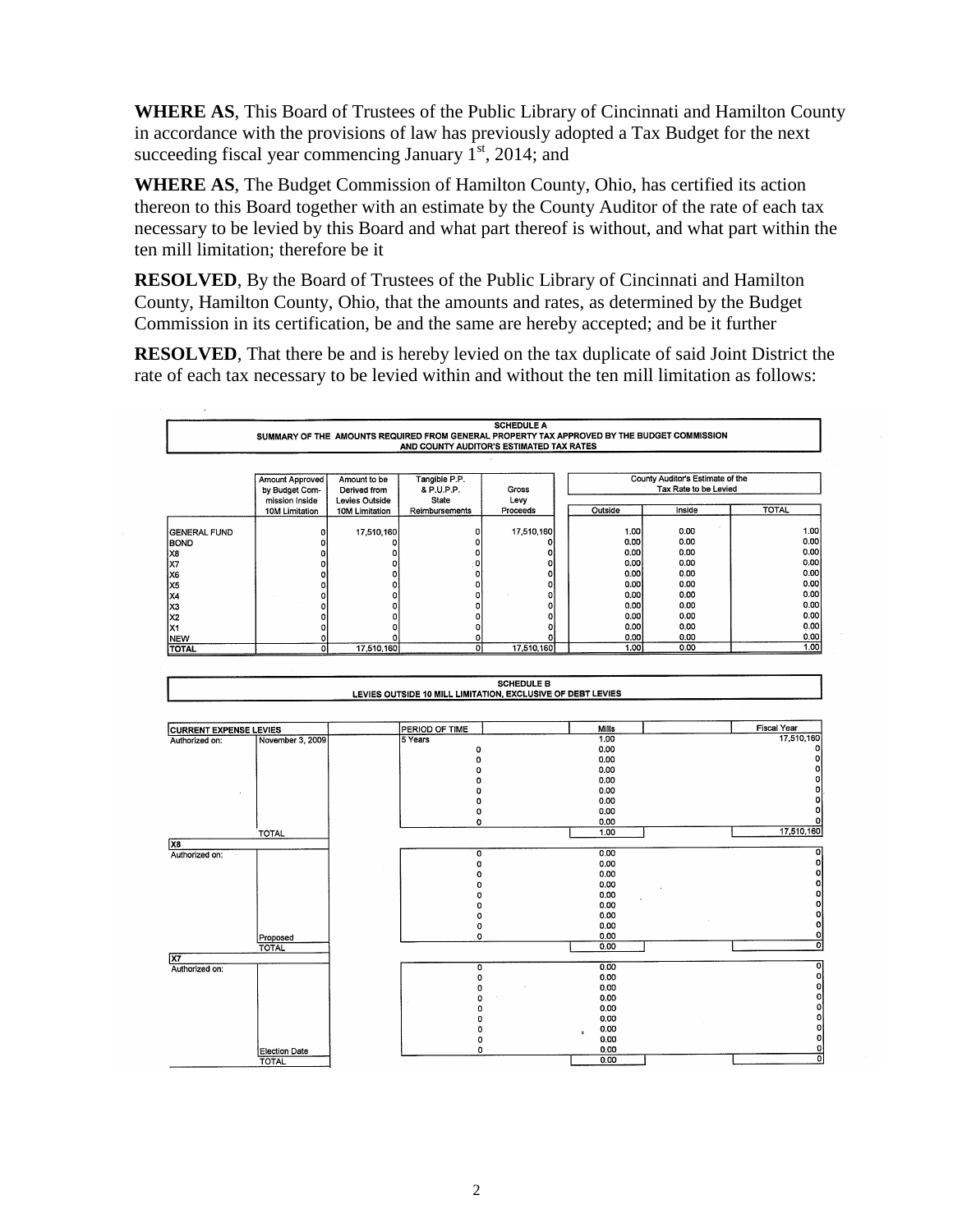

and be it further

**RESOLVED**, That the Clerk of this Board be, and is hereby directed to certify a copy of the Resolution to the County Auditor of Hamilton County.

## REVISIONS TO THE 2013 ANNUAL APPROPRIATIONS AND ESTIMATED RESOURCES

Authorization is requested to revise appropriations as follows:

|                                   | <b>Building &amp; Repair Fund</b>                                                                                                                                                                                                                                                                     |                                                                                                                                                                                                                                                                                                                                                                                                                               |                 |  |
|-----------------------------------|-------------------------------------------------------------------------------------------------------------------------------------------------------------------------------------------------------------------------------------------------------------------------------------------------------|-------------------------------------------------------------------------------------------------------------------------------------------------------------------------------------------------------------------------------------------------------------------------------------------------------------------------------------------------------------------------------------------------------------------------------|-----------------|--|
|                                   | Purchased and Contracted Services - increase by                                                                                                                                                                                                                                                       |                                                                                                                                                                                                                                                                                                                                                                                                                               | \$1,000,000.00  |  |
|                                   | Capital Outlay - Increase by                                                                                                                                                                                                                                                                          |                                                                                                                                                                                                                                                                                                                                                                                                                               | \$2,500,000.00  |  |
|                                   | Net change                                                                                                                                                                                                                                                                                            |                                                                                                                                                                                                                                                                                                                                                                                                                               | \$ 3,500,000.00 |  |
| <b>Gift Fund</b>                  |                                                                                                                                                                                                                                                                                                       |                                                                                                                                                                                                                                                                                                                                                                                                                               |                 |  |
|                                   | Purchased and Contracted Services - increase by                                                                                                                                                                                                                                                       | <sup>\$</sup>                                                                                                                                                                                                                                                                                                                                                                                                                 | 5,000.00        |  |
|                                   | Net change                                                                                                                                                                                                                                                                                            | $\boldsymbol{\mathcal{S}}$                                                                                                                                                                                                                                                                                                                                                                                                    | 5,000.00        |  |
| <b>Program Fund</b>               |                                                                                                                                                                                                                                                                                                       |                                                                                                                                                                                                                                                                                                                                                                                                                               |                 |  |
|                                   | Supplies - decrease by                                                                                                                                                                                                                                                                                | \$                                                                                                                                                                                                                                                                                                                                                                                                                            | (10,000.00)     |  |
|                                   | Purchased and Contracted Services - increase by                                                                                                                                                                                                                                                       | \$                                                                                                                                                                                                                                                                                                                                                                                                                            | 10,000.00       |  |
|                                   | Net change                                                                                                                                                                                                                                                                                            | $\rlap{\hspace{.08em}\raisebox{.4ex}{\hspace{.08em}\raisebox{.4ex}{\hspace{.08em}\raisebox{.4ex}{\hspace{.08em}\raisebox{.4ex}{\hspace{.08em}\raisebox{.4ex}{\hspace{.08em}\raisebox{.4ex}{\hspace{.08em}\raisebox{.4ex}{\hspace{.08em}\raisebox{.4ex}{\hspace{.08em}\raisebox{.4ex}{\hspace{.08em}\raisebox{.4ex}{\hspace{.08em}\raisebox{.4ex}{\hspace{.08em}\raisebox{.4ex}{\hspace{.08em}\raisebox{.4ex}{\hspace{.08em}\$ |                 |  |
| <b>Kersten Fund</b>               |                                                                                                                                                                                                                                                                                                       |                                                                                                                                                                                                                                                                                                                                                                                                                               |                 |  |
|                                   | Supplies - decrease by                                                                                                                                                                                                                                                                                | \$                                                                                                                                                                                                                                                                                                                                                                                                                            | (10,000.00)     |  |
|                                   | Purchased and Contracted Services - increase by                                                                                                                                                                                                                                                       | \$                                                                                                                                                                                                                                                                                                                                                                                                                            | 10,000.00       |  |
|                                   | Net change                                                                                                                                                                                                                                                                                            | \$                                                                                                                                                                                                                                                                                                                                                                                                                            |                 |  |
| within the program support funds. | The revisions are necessary to account for architect fees and capital outlay associated with build<br>projects, account for anticipated expenditures from various gifts, and to move money between of                                                                                                 |                                                                                                                                                                                                                                                                                                                                                                                                                               |                 |  |
| AUTHORIZATION TO TRANSFER FUNDS   |                                                                                                                                                                                                                                                                                                       |                                                                                                                                                                                                                                                                                                                                                                                                                               |                 |  |
|                                   | The 2013 Appropriations established in December 2012 provided for \$2 million to be transferred<br>the General Fund to the Building and Repair Fund. The funds will be used to fund the capital pr<br>as approved by the Board in February 2013. Authorization is requested to transfers those funds. |                                                                                                                                                                                                                                                                                                                                                                                                                               |                 |  |

The revisions are necessary to account for architect fees and capital outlay associated with building projects, account for anticipated expenditures from various gifts, and to move money between objects within the program support funds.

## AUTHORIZATION TO TRANSFER FUNDS

The 2013 Appropriations established in December 2012 provided for \$2 million to be transferred from the General Fund to the Building and Repair Fund. The funds will be used to fund the capital projects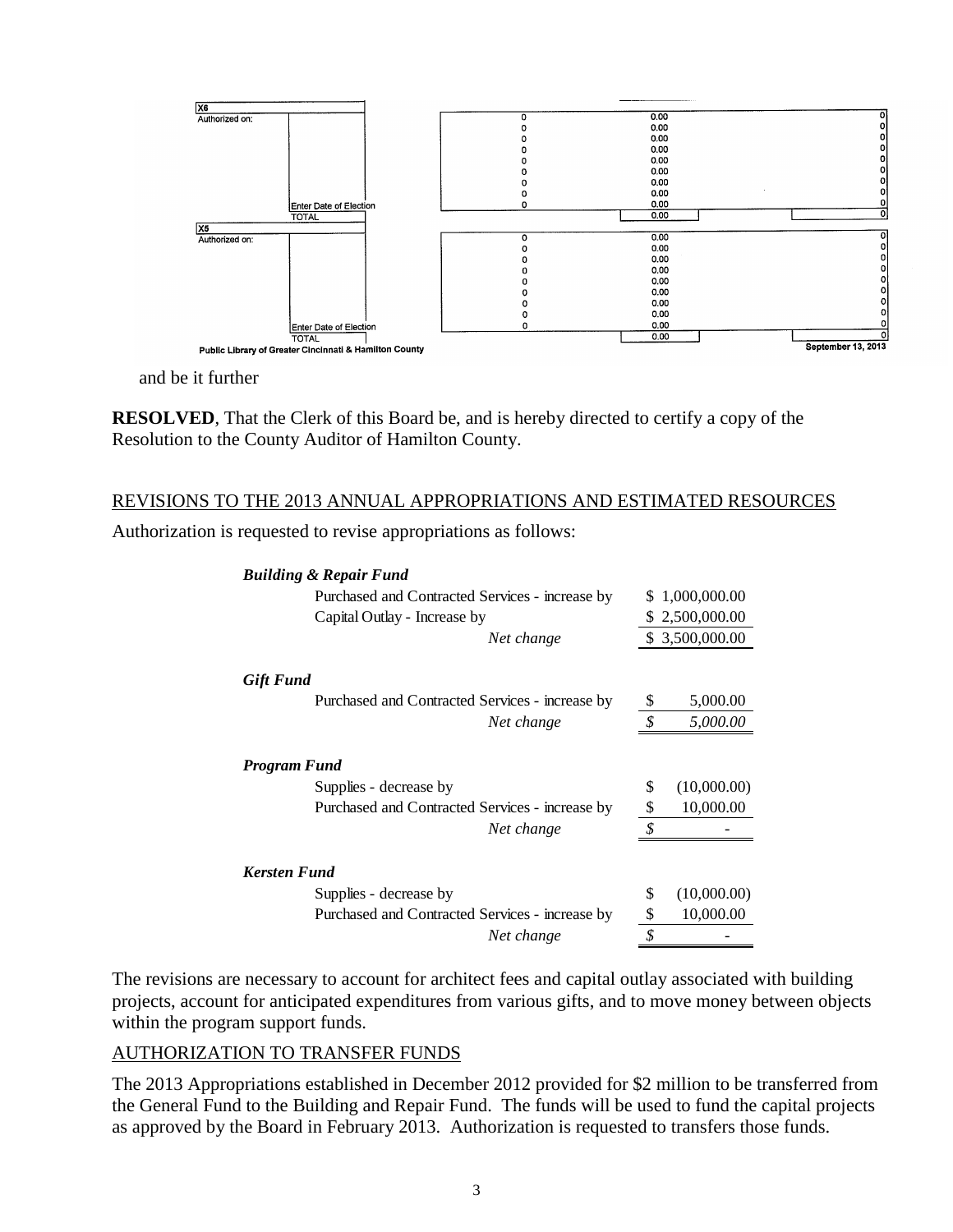Mr. Zaring moved that the Board approve the resolution, appropriation changes, and the transfer as proposed. Mr. Hendon seconded.

Voting for the motion: Mr. Hendon, Mr. Sittenfeld, Mr. Zaring, Mrs. LaMacchia, Mr. Wright, and Mr. Moran…6 ayes. The motion carried. **(22-2013)**.

#### **LIBRARY OPERATIONS – FACILITIES COMMITTEE REPORT**

The Library Operations – Facilities Committee met October 3, 2013. Committee Chairman Bob Hendon and Committee member Ross Wright attended (via teleconference), and staff members Kim Fender, Greg Edwards, Molly DeFosse, and Jeff Gerrein were in attendance.

Mr. Hendon recommended that the Board take the following action:

#### AUTHORIZATION FOR PUBLIC BIDDING – MAIN LIBRARY ROOF REPLACEMENT **PROJECT**

Approve placing the following bid advertisement for the Main Library Roof Replacement project. Further, authorize the Library Director to review bids with the Chair of the Facilities Committee and enter into a contract with the low bidder.

#### ADVERTISEMENT FOR BIDS

Sealed bids will be received by the Board of Trustees of the Public Library of Cincinnati and Hamilton County at the Third Floor Administrative Offices of the Main Public Library, 800 Vine St., Cincinnati, Ohio 45202, until 12:00 noon, local time, Tuesday, November 19, 2013, for furnishing of labor, materials, equipment, services and supervision necessary to complete the project titled:

#### MAIN LIBRARY ROOF REPLACEMENT

Proposals shall be in accordance with the Contract Documents prepared by K4 Architecture, LLC, 555 Gest Street, Cincinnati, OH 45203, 513/455-5005. Bids received after the stated deadline will not be accepted. Bids by facsimile transmission will not be accepted. Proposals will be publicly opened and read aloud. All interested parties are invited to attend.

An individual lump sum bid for trade contract TC-01 is requested. The estimate for the contract is:

|       | \$1,965,000.00 |
|-------|----------------|
| Total | \$1,965,000.00 |

The Summary of Work for the proposal in TC-01 is:

General Trades work associated with the replacement of 51,000sf of membrane roofing on multiple levels. The proposed work is to include the following:

Remove existing built up roofing system to deck, and install new insulation and modified bitumen membrane roofing system. Install new base flashing, new metal edge counter flashing at wall locations, new metal edge flashing or coping where applicable, new leads at existing roof drains and vent pipe locations, and new flashings at all other penetrations.

Refurbish (3) terraces with new membrane roofing and pavers on pedestals.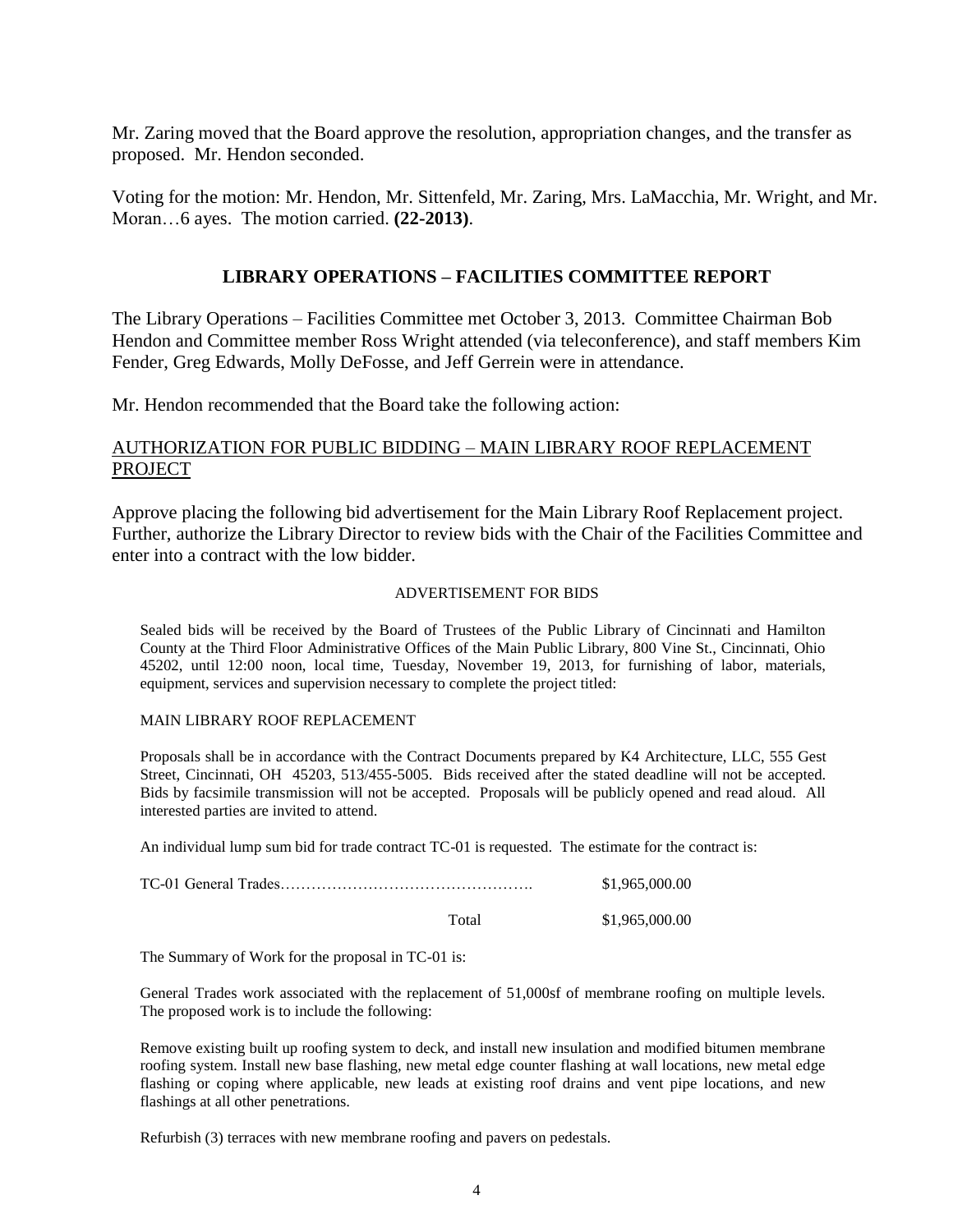Also included will be demolition and removal of abandoned chiller platform and screen, and repairs to existing pipe and tube railing at terraces

Starting Monday, October 28, 2013, bidders may purchase Contract Documents (full sets only) at the cost of reproduction from ARC Reprographics, 2863 Sharon Rd., Cincinnati, OH 45241, 513/326-2300.

A pre-bid meeting will be held at the Main Library, 800 Vine Street, Cincinnati, Ohio 45202 on Wednesday, November 6, 2013, at 1:00 p.m.

Bidders shall submit with their bid a bid guaranty in the form of either (1) a combined bid guaranty and contract bond for the full amount of the bid or (2) a certified check, cashier's check drawn on a solvent bank or irrevocable letter of credit in the sum of ten percent (10%) of the bid amount, including base bid and alternates, as bid security. The bid guaranty shall be in strict compliance with Sections 153.54, 153.57, 153.571, as applicable. The Bidder to whom the contract is awarded will be required to furnish a contract bond in the sum equal to 100% of the proposal.

Bidders shall comply with the Prevailing Rates on public improvements in Hamilton County, Ohio as ascertained and determined by the Ohio Department of Commerce Bureau of Labor & Worker Safety as provided in Section 4115 of the Revised Code of Ohio.

Submitted bids shall not be withdrawn for a period of sixty days following the date of the bid opening. The Owner will award contracts to the lowest responsible bidders.

The Board of Trustees of the Public Library of Cincinnati and Hamilton County reserves the right to reject any or all bids and to waive informalities in bidding.

By Order of: The Board of Trustees of the Public Library of Cincinnati and Hamilton County, Ohio.

#### AVONDALE ACCESSIBILITY PROJECT

Approve that a contractor does not meet the standard of responsible bidder, required by the Ohio Revised Code, if the contractor appears on the Ohio Facilities Construction Committee (OFCC) debarment list.

Approve the following contract awards and project budget if Triton Services does not appear on the OFCC debarment list.

| Contractor             | Bid            |
|------------------------|----------------|
| <b>Triton Services</b> | \$640,800.00   |
| Blau Mechanical        | \$27,547.00    |
| <b>Hudson Piping</b>   | \$196,830.00   |
| <b>United Electric</b> | \$119,000.00   |
| <b>TOTAL</b>           | \$984,177.00   |
| Project Budget:        |                |
| Contracts:             | \$984,177.00   |
| Contingency:           | \$98,400.00    |
| <b>Total Budget:</b>   | \$1,082,577.00 |

Approve the following contract awards and project budget if Triton Services is found to appear on the OFCC debarment list.

Contractor Bid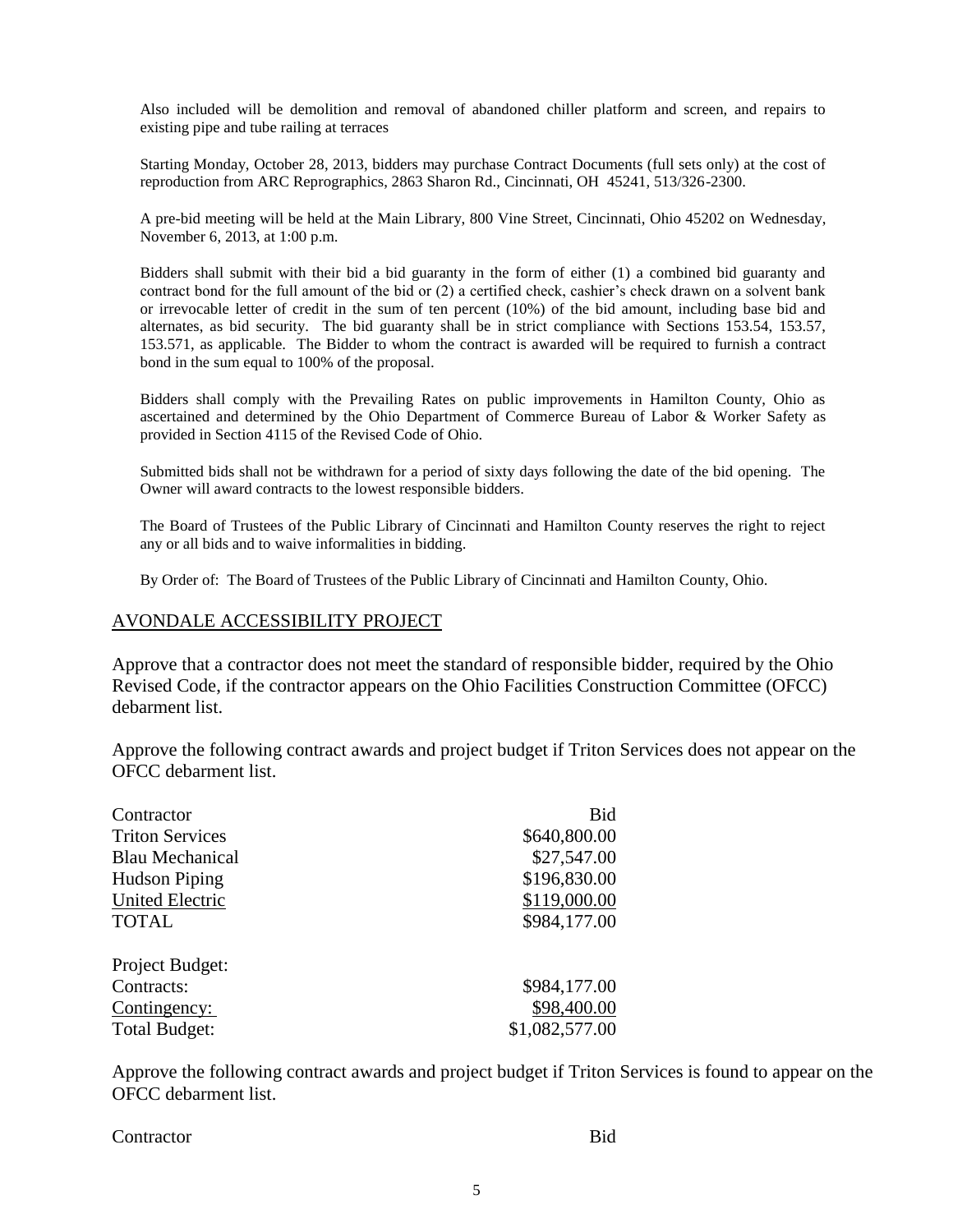| DER Development Co.    | \$653,335.00   |
|------------------------|----------------|
| <b>Blau Mechanical</b> | \$27,547.00    |
| <b>Hudson Piping</b>   | \$196,830.00   |
| <b>United Electric</b> | \$119,000.00   |
| <b>TOTAL</b>           | \$996,712.00   |
| Project Budget:        |                |
| Contracts:             | \$996,712.00   |
| Contingency:           | \$99,670.00    |
| <b>Total Budget:</b>   | \$1,096,382.00 |

Authorize the Director to approve change orders that do not increase the overall budget and to execute the Certificate of Substantial Completion. All change orders will be reported to the Board for confirmation.

Please note that since bids were just received on October 1, these numbers are preliminary and may change. If there is a change, the results will be reviewed with the Chair of the Library Operations – Facilities Committee and reported to the Board in December.

#### ST. BERNARD/READING PROJECT

Authorize the Director to enter into a contract with the firm of Dugan & Meyers Construction Co., the firm the Board ranked second when reviewing Statements of Qualifications for construction management services, should negotiations with Messer reach an impasse negatively impacting the project's timeline.

#### CLIFTON PROJECT

Approve increasing the contract with McClorey & Savage by \$32,000 rather than hiring a construction manager and to bid the work with a General Contractor instead of individual trades.

At the Committee meeting, Robin Savage with McClorey & Savage provided an update and overview of the designs, including mostly completed floor plans for all three floors.

#### ENERGY RETROFIT PROJECT PHASE II

Approve transferring 70% of the EPAct tax credit to Building Intelligence Group LLC and 30% of the tax credit to Motz Consulting Engineers Inc. The Library will receive commissioning services from Building Intelligence Group at no cost.

Before finalizing this decision, we will review the matter with the Prosecutor's Office.

#### LIBRARY BOUNDARY CONFIRMATION

Approve the Library's service boundary as the boundary of Hamilton County.

For Information Only:

## GROUNDBREAKING AT AVONDALE BRANCH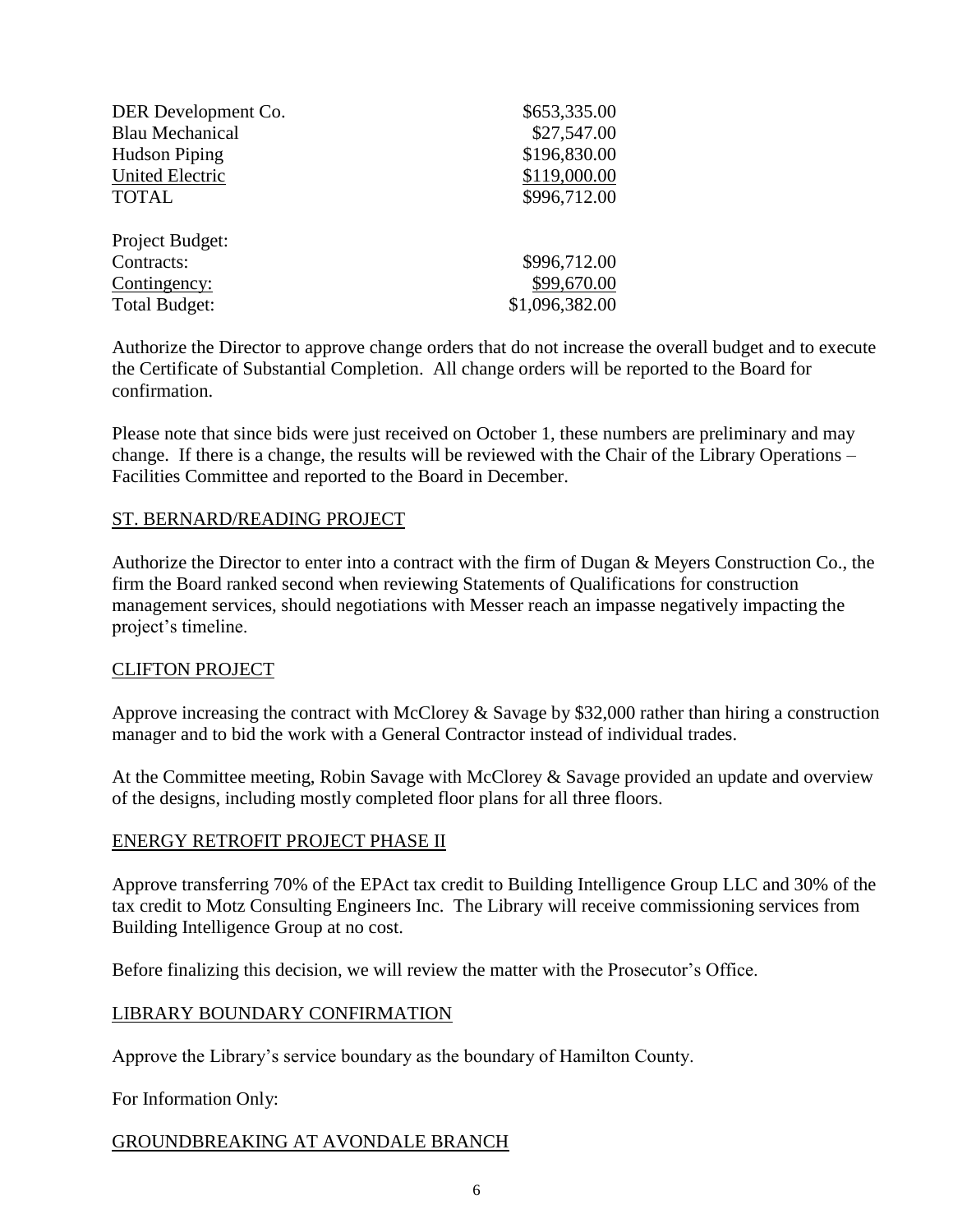At 10:30 following the Board Meeting, a groundbreaking ceremony will take place at the Avondale Branch. Board President William J. Moran will serve as master of ceremonies.

# SHOPPING CENTER OWNER IS CITED BY VILLAGE OF GREENHILLS

The Village of Greenhills issued 8 misdemeanor citations for various code violations to Samuel Huttenbauer, owner of the Greenhills Shopping Center where the Greenhills branch is located. Staff will continue to monitor the situation.

## MADEIRA ENGINEERING REVIEW BY THP

An engineering review conducted by THP determined that cracks in the masonry and popping sounds are caused by the expansion and contraction of the roof steel framing from changes in temperature and swelling of the soil below the brick foundations. Their recommendation for immediate repairs include, resetting loose bricks, tuck-pointing mortar joints, and applying flexible joint sealant. Underpinning the concrete footing supporting the brick walls is not recommended at this time. Ongoing monitoring by staff of the cracks is also recommended.

# S&J CAFE

On August 19, Stefan Skirtz, owner of the café met with the Director and informed her that the café was closing immediately. The rent on the space is not current and the owner has failed to remove all equipment and supplies as required by the lease. Charlie Anness of the Hamilton County Prosecutor's Office is assisting in this matter.

Mr. Hendon moved that the Board approve the recommendations as proposed. Mrs. LaMacchia seconded.

Voting for the motion: Mr. Hendon, Mr. Sittenfeld, Mr. Zaring, Mrs. LaMacchia, Mr. Wright, and Mr. Moran…6 ayes. The motion carried. **(23-2013)**.

# **LIBRARY OPERATIONS – SERVICES COMMITTEE REPORT**

Mrs. LaMacchia introduced Cate Malone, the Avondale Branch Manager.:

## CATE MALONE, AVONDALE MANAGER

Cate Malone began her library career in 2011 at the Clermont County Public Library serving as an Adult Service Specialist and a Youth Service Specialist. Cate came to the Library in the fall of 2011 as the Children's Librarian at the Avondale Branch, and was appointed to the Branch Manager's position in the spring of 2013. In addition to her MLS from the University of Kentucky, Cate also holds a BS and MA in Communications from Ohio University. While working on her MLS, Cate taught general education courses at a local technical college. Her commitment to the community is demonstrated through the partnerships with various organizations including Gabriel's Place Community Market, the Center for Closing the Health Gap, and local schools and daycares.

Ms. Malone reported: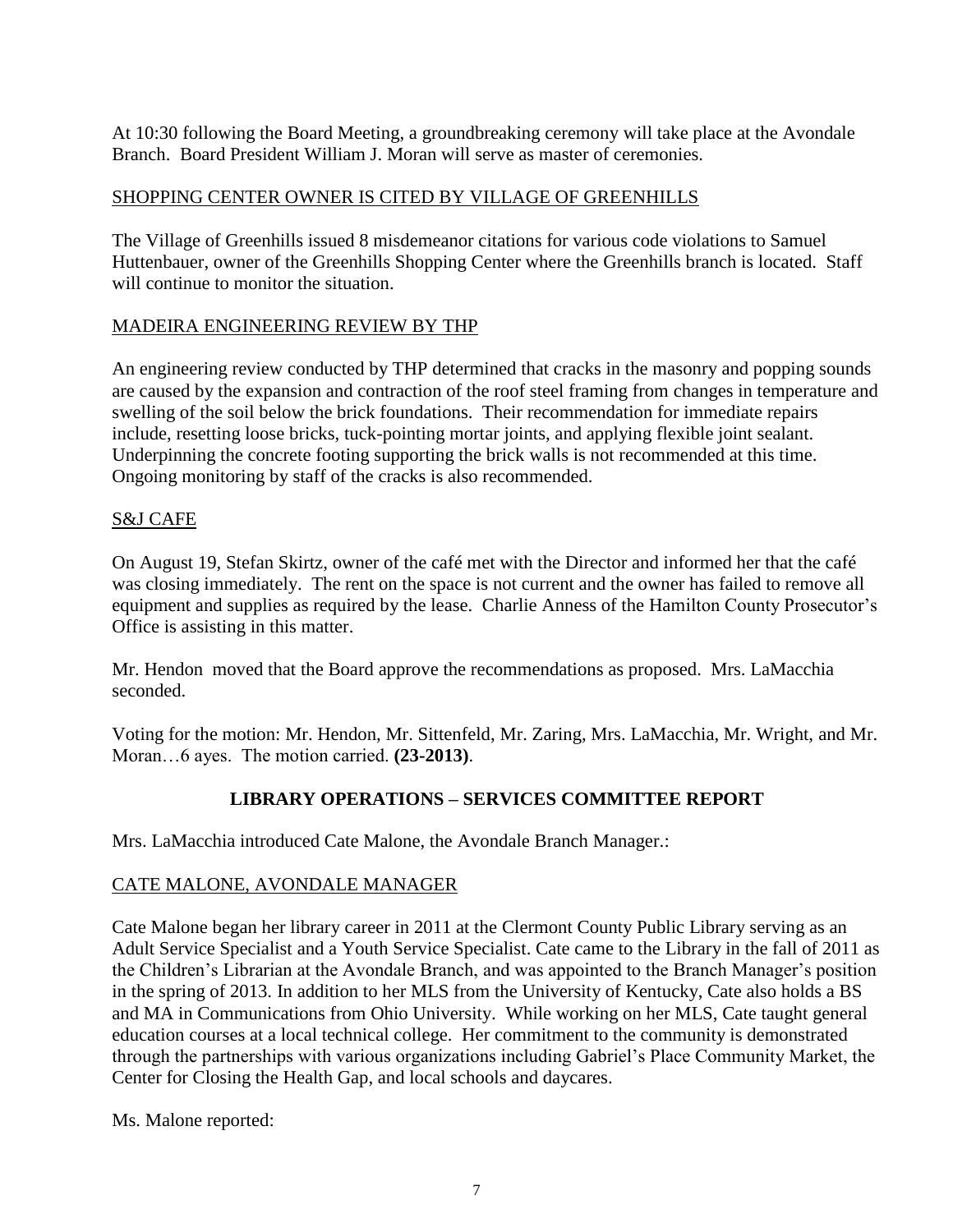# AVONDALE COMMUNITY EXCITED ABOUT THE BUILDING PROJECT

The Avondale community is very excited about the accessibility project getting underway, which will expand access, reopen the programming area and add restrooms to the first floor. The Avondale branch currently enjoys very strong community support as demonstrated by its heavy use. The branch ranks in the top 10 of all locations for PC usage and in the top 20 for library visits year-todate. Avondale staff offer many essential programs to the community, including a new GED Study Hour. Avondale staff members also are heavily involved in outreach activities to the community including outreach activities to five area elementary schools and regularly visiting four nearby preschools. In September, a new school, The STEAM Academy, opened next door to the branch. The school is without their own library, and several classes have scheduled weekly visits with the Children's Librarian, Ashley Barnhill. Over the last month alone the branch has seen an increase in visits on Saturdays and over the last year an increase in meeting room reservations. The completion of the accessibility project will only increase the importance of the branch to the Avondale community and see its use increase.

Mrs. LaMacchia reported that:

# TECHNICAL SERVICES REORGANIZATION COST SAVINGS UPDATE

It was reported at the February Board meeting that the Library's Technical Services Division is being reorganized and will result in a savings of approximately \$500,000 annually. Now that the project is nearly complete, more detailed and specific cost savings figures are available and outlined below. As full-time positions turnover and are replaced with part-time positions, these savings will increase.

| <b>Annual Staffing and Process Savings</b> | \$437,189   |
|--------------------------------------------|-------------|
| <b>One-time Implementation Costs</b>       | \$104,323   |
| <b>Estimated Savings over 5 Years</b>      | \$2,081,622 |

## STREAMING VIDEO SERVICES ADDED

The Library recently added two new streaming video services, Freegal Movies and Hoopla, to our downloadable collections. We were the first library in the state of Ohio to offer Freegal Movies, a great addition to Freegal's music services which are among our most popular downloadable collections. Both Freegal movies and Hoopla allow customers to stream movies and television episodes to their computer or mobile device.

## ADDITIONAL E-BOOK SERVICE LAUNCHED

On October 1 the Library launched the 3M Cloud Library service. Until now the Library has offered customers access to ebooks through two services, Freading and Overdrive. While the 3M product offers books from a variety of publishers, until very recently it was the only vendor to offer books published by Penguin. 3M's Penguin selection is much stronger at this point, and their product has also been found to be easier to use. Staff will evaluate the effectiveness of these services to determine what the best options are for offering ebooks.

## PILOT PROJECT BRINGS IPADS TO SENIOR LIVING CENTERS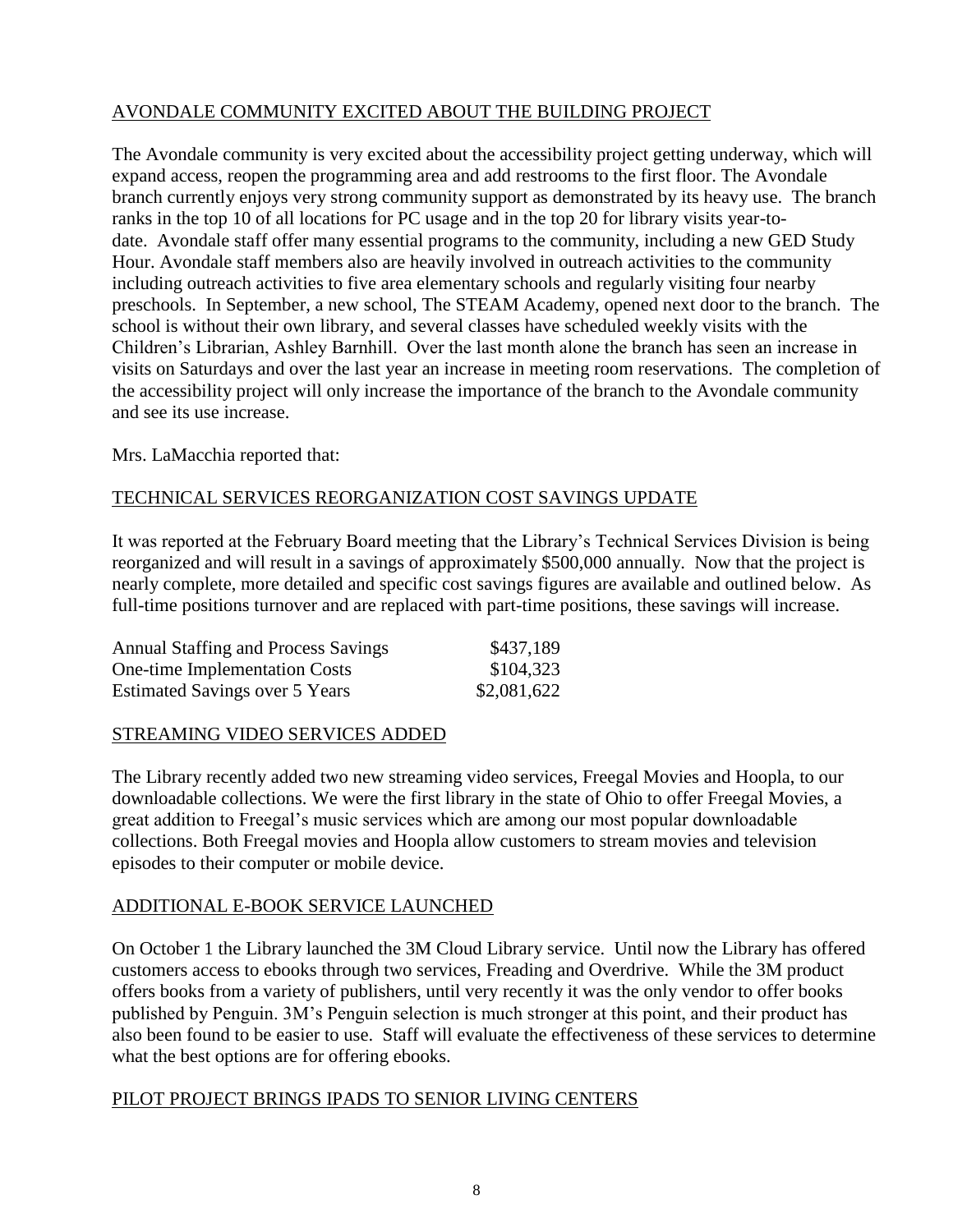This fall Outreach Services will be loaning iPads and iPad minis to residents of two senior residential facilities in Hamilton County. The residents will be taught to download ebooks from the Library's website, set up an email account, and use the Internet with the devices. Helpful apps will also be preloaded onto each iPad. Those seniors participating will be able to download books as often as they wish without having to wait for the next library visit. Another key benefit will be the ability to adjust the size of the print to meet their needs.

## MOBILE DEVICES CHANGING REFERENCE SERVICE AT THE MAIN LIBRARY

Effective September 30 services to customers on the third floor of the Main Library's Information and Reference Department are being delivered using mobile devices rather than via a traditional reference desk. The reference desk has been removed from this area and staff members are now equipped with tablet devices which provide easy access to the Library's ILS and online reference resources.

#### TECHNOLOGY PLAN

In order to remain eligible for the telecommunications discounts known as e-rate discount or universal services discounts the Library must update its technology plan every three years and submit it to the State Library of Ohio. It is requested that the Board approve the Technology Plan, attached as Exhibit I. Please note that this Plan was developed according to the format and guidelines required for participation in this program.

#### AFFORDABLE CARE ACT PROGRAMS

Throughout October, the Library is partnering with the AARP to present educational programs on the Affordable Care Act. The presentations will discuss the details of the health care law and discuss how the Affordable Care Act affects those who are insured, uninsured, and have Medicare plans. The Library's web site has additional information on the Affordable Care Act as well.

# 160<sup>th</sup> ANNIVERSARY CELEBRATION

On October 19 from noon to 3pm, the Library will celebrate 160 years of service to the community. A variety of activities for the entire family will take place at the Main Library including:

- Music with Zak Morgan and jazz with the Chris Barrick Quartet
- 160 Years of Innovation: Celebrating the Past, Present and Future of the Public Library exhibit
- Exhibit scavenger hunt for all ages
- Library history lecture with John Fleischman
- Children's activities such as face painting, balloon artists, crafts, games and magic
- Refreshments

The 160<sup>th</sup> Anniversary Celebration is sponsored by the Friends of the Public Library and the Library Foundation.

## ONE CITY, ONE SYMPHONY

For the second year, the Library is pleased to partner with the Cincinnati Symphony Orchestra to present One City, One Symphony. This year's program will bring the community together in a remarkable shared experience to explore the themes of fate and redemption through Tchaikovsky's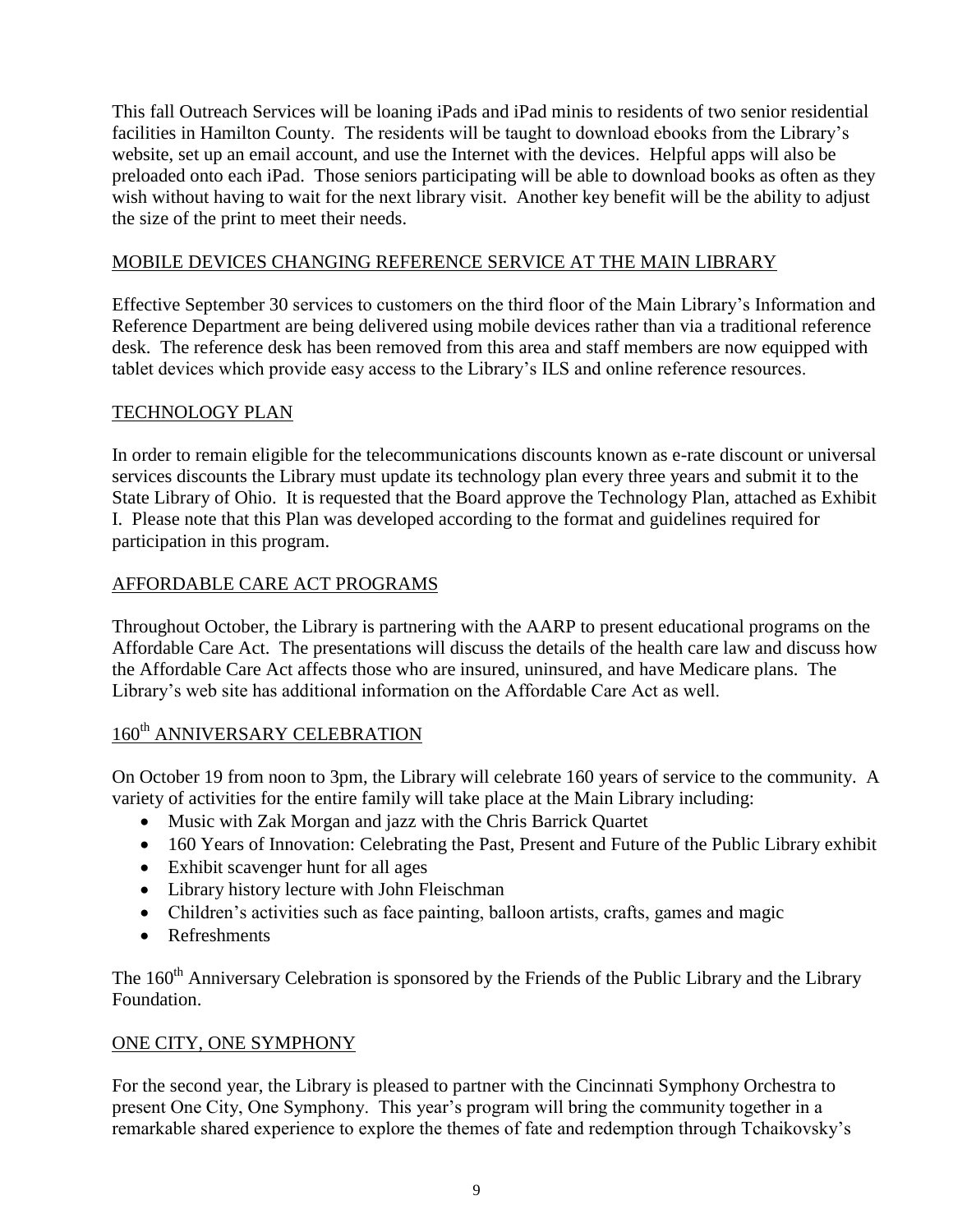Symphony No. 4. The Library will provide resource materials, recordings and listening guides and the Main Library will host a listening party on October 23 at 7pm.

# TAFT MUSEUM OF ART PARTNERSHIP

In partnership with the Taft Museum of Art, the Main Library is hosting Duncanson Artist-in-Residence Diane Macklin for two special storytimes on October 26 at 10:30am and 2pm. A master storyteller and certified educator, Macklin offers a unique blend of theater, rhythm, language and movement that engages children and adults in a dynamic storytelling experience.

# 59TH ANNUAL VETERANS DAY COMMEMORATION

The 59<sup>th</sup> Annual Veterans Day Commemoration will take place on Monday, November 11 at 10:45am. This year's event features keynote speaker Robert Stachler, a Korean War veteran, who was a first lieutenant in the 32<sup>nd</sup> Infantry Division. This year's event will also feature a few changes from past events, including music by Brass without Borders, a brass quartet from the University of Cincinnati – College Conservatory of Music. Additionally, the Veterans Day Commemoration will include the unveiling of the Veterans History Project kiosk, allowing Library visitors to access the vast collection of Veterans History Project interviews conducted at the Library. As well, a flag flown over the Capital and presented to the Library by Senator Rob Portman in recognition of the Library receiving the IMLS award will be installed in the Veteran's Exhibit Case. Each veteran who attends the event will receive a commemorative "challenge coin."

## THE BOOK ART OF WILL HILLENBRAND

Select illustrations from local author/illustrator Will Hillenbrand will be on view October 25 –January 6 in the Main Library's atrium. His beloved children's books include such favorites as Kite Day, Mother Goose Picture Puzzles, and Sleep, Big Bear, Sleep.

## MARKETING EFFORTS FOCUS ON DIGITAL DELIVERY

Over the past few months the Library's marketing efforts have been focused on delivering the message directly to users via e-mail. Two e-blast messages are now going out weekly, each to approximately 150,000 e-mail subscribers. Each e-mail is a simple graphic designed to promote a single event or service, or deliver a single message. The "open rate" (number of e-mails opened) for each e-mail is strong, and the results are equally strong. For instance, recently when the Library sent out an e-blast promoting streaming video a 40% increase in downloads resulted that same day.

Mrs. LaMacchia moved that the Board approve the technology plan included in the report. Mr. Hendon seconded.

Voting for the motion: Mr. Hendon, Mr. Sittenfeld, Mr. Zaring, Mrs. LaMacchia, Mr. Wright, and Mr. Moran…6 ayes. The motion carried. **(24-2013)**.

## **RESOLUTION SUPPORTING THE FEDERAL eBOOK PROJECT**

Mr. Moran submitted a Resolution supporting the Ohio Library Council's eBook project. The resolution is identical to the concurrent resolution introduced in the General Assembly urging Ohio's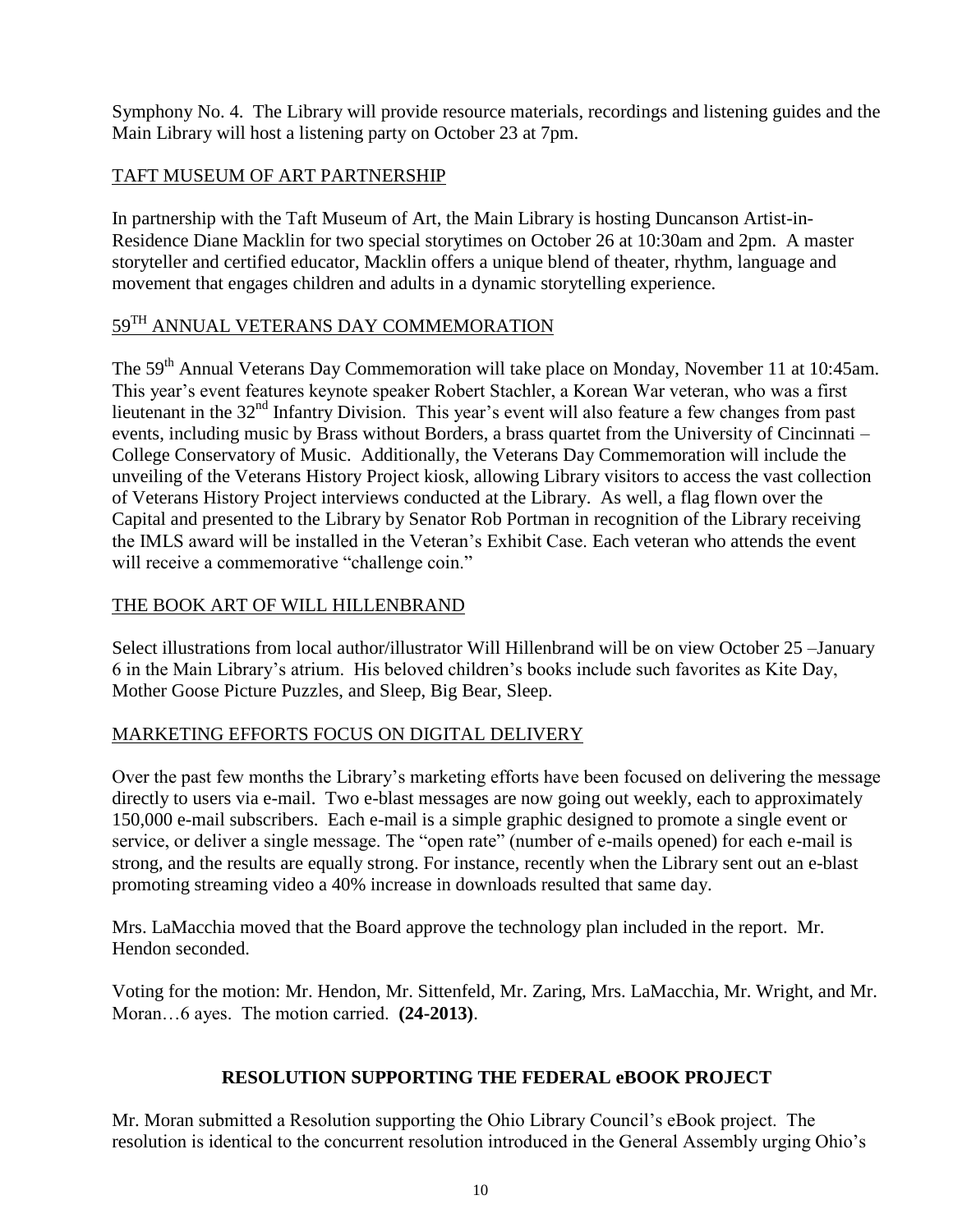Congressional delegation to introduce legislation that will deal with publisher's restrictions limiting accessibility and impacting affordability of popular digital content.

## **RESOLUTION**

To urge Ohio members of the Congress of the United States to seek a legislative solution to ensure public access to e-book materials through public libraries.

# **BE IT RESOLVED BY THE BOARD OF TRUSTEES FOR THE PUBLIC LIBRARY OF CINCINNATI AND HAMILTON COUNTY:**

**WHEREAS**, Public libraries in Ohio are open 1.8 million hours a year to all Ohioans; and

**WHEREAS**, 2.1 million children and 6.7 million adults are cardholders at public libraries in Ohio; and

**WHEREAS**, Technology has enabled public libraries to provide e-books, which are rapidly growing in popularity with public library customers; and

**WHEREAS**, The increasing demand for public libraries to offer e-books is difficult to meet because some major publishers refuse to sell or license e-books to public libraries; and

**WHEREAS**, Public library customers are increasingly requesting e-books, only to be informed that major publishers will not sell or lease requested titles to public libraries; and

**WHEREAS**, By denying public libraries access to e-books, and by making e-books cost prohibitive, publishers have limited access to information to only those who can afford to purchase it; and

**WHEREAS**, This issue should be fully examined and considered so that all children and adults have access to informational materials to enable all citizens to compete in the digitalized global economy; now therefore be it

**RESOLVED**, That we, the Trustees of the Public Library of Cincinnati and Hamilton County, respectfully request that Ohio members of the Congress of the United States seek a legislative solution to ensure public access to e-book materials through public libraries; and be it further

**RESOLVED.** That the Clerk of the Board transmit duly authenticated copies of this resolution to the Governor of Ohio, Ohio members of the Congress of the United States, and the news media of Ohio.

Mr. Moran moved that the Board approve the recommendations as proposed. Mr. Wright seconded.

Voting for the motion: Mr. Hendon, Mr. Sittenfeld, Mr. Zaring, Mrs. LaMacchia, Mr. Wright, and Mr. Moran…6 ayes. The motion carried. **(25-2013)**.

# *CONSENT AGENDA ITEMS*

Mr. Moran presented the following items for approval: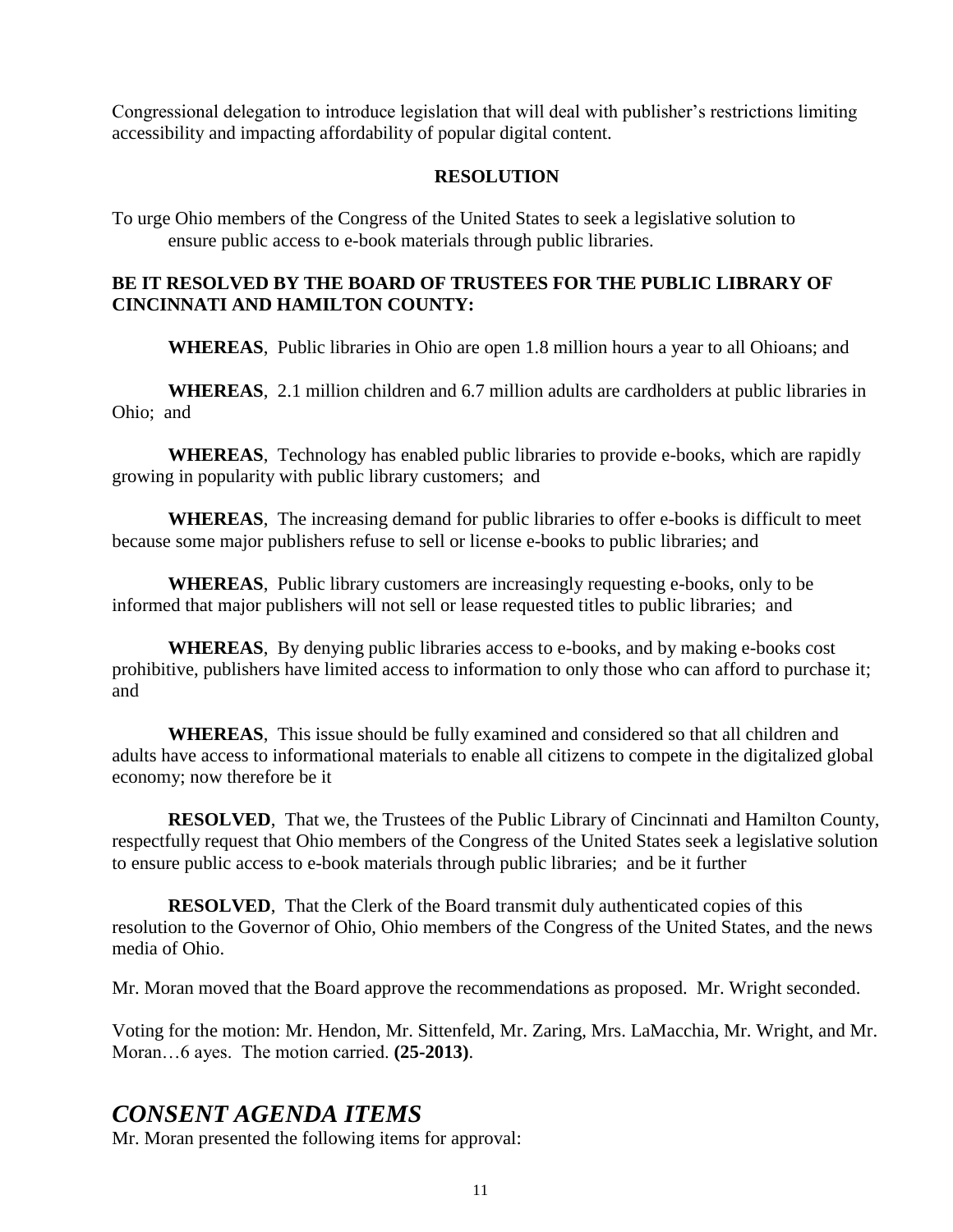- Minutes of the Regular Meeting held August 13, 2013.
- Change Orders
- Investment Report (summary of invested balances) as of August 31, 2013 and September 30, 2013.

|                                           | Amount             | Amount             |
|-------------------------------------------|--------------------|--------------------|
|                                           | As of $08/31/2013$ | As of $09/30/2013$ |
| <b>Operating Account</b>                  |                    |                    |
| General Fund                              | \$22,873,466.31    | \$21,956,914.63    |
| Insurance/Indemnification                 | 230,000.00         | 230,000.00         |
| Special Revenue Funds                     | 338,740.37         | 340,639.06         |
| Building and Repair                       | 4,776,099.57       | 4,729,284.88       |
| Permanent Trust Funds                     | 1,649,930.58       | 1,641,395.21       |
|                                           | \$29,868,236.83    | \$28,898,233.78    |
| <b>STAR Ohio</b>                          |                    |                    |
| Building and Repair                       | 1,046,614.61       | 1,046,638.80       |
| <b>Managed Investments (Trust Funds):</b> |                    |                    |
| Permanent Trust Funds                     | \$6,728,176.00     | \$6,728,176.00     |
| <b>GRAND TOTAL</b>                        | \$37,643,027.44    | \$36,673,048.58    |

- Monthly Financial Reports for the periods ending August 31, 2013 and September 30, 2013.
- Personnel Change Report reflects changes through September 28, 2013.

|                              |                                                                                |               | Amount                                      |                | Amount                       |                       |
|------------------------------|--------------------------------------------------------------------------------|---------------|---------------------------------------------|----------------|------------------------------|-----------------------|
|                              |                                                                                |               | As of 08/31/2013                            |                | As of 09/30/2013             |                       |
|                              | <b>Operating Account</b>                                                       |               |                                             |                |                              |                       |
|                              | General Fund                                                                   |               | \$22,873,466.31                             |                | \$21,956,914.63              |                       |
|                              | Insurance/Indemnification                                                      |               |                                             | 230,000.00     | 230,000.00                   |                       |
|                              | Special Revenue Funds                                                          |               |                                             | 338,740.37     | 340,639.06                   |                       |
|                              | Building and Repair                                                            |               |                                             | 4,776,099.57   | 4,729,284.88                 |                       |
| <b>Permanent Trust Funds</b> |                                                                                |               |                                             | 1,649,930.58   | 1,641,395.21                 |                       |
|                              |                                                                                |               | \$29,868,236.83                             |                | \$28,898,233.78              |                       |
| <b>STAR Ohio</b>             |                                                                                |               |                                             |                |                              |                       |
|                              | Building and Repair                                                            |               |                                             | 1,046,614.61   | 1,046,638.80                 |                       |
|                              | <b>Managed Investments (Trust Funds):</b>                                      |               |                                             |                |                              |                       |
|                              | <b>Permanent Trust Funds</b>                                                   |               |                                             | \$6,728,176.00 | \$6,728,176.00               |                       |
|                              | <b>GRAND TOTAL</b>                                                             |               | \$37,643,027.44                             |                | \$36,673,048.58              |                       |
| Action                       | Personnel Change Report reflects changes through September 28, 2013.<br>Agency |               | <b>Position Title</b>                       | <b>FTE</b>     | <b>Employee Name</b>         | <b>Effective Date</b> |
|                              |                                                                                |               |                                             |                |                              |                       |
|                              |                                                                                |               |                                             |                |                              |                       |
| APPOINTMENT                  | <b>ANDERSON BRANCH</b>                                                         |               | <b>STUDENT SHELVER</b>                      | 0.30           | <b>BISHOP, LILY</b>          | 08/18/2013            |
| APPOINTMENT                  | AVONDALE BRANCH                                                                |               | <b>HOMEWORK AIDE</b>                        | 0.30           | <b>BUSH, ANGEL</b>           | 09/15/2013            |
| APPOINTMENT                  | <b>AVONDALE BRANCH</b>                                                         |               | <b>LIBRARY SERVICES</b><br><b>ASSISTANT</b> | 0.50           | DIEWALD, HANNAH              | 08/18/2013            |
| APPOINTMENT                  | CATALOG &                                                                      |               | LINE ASST                                   | 0.50           | MOTT, SAMUELLE A             | 08/04/2013            |
|                              | <b>PROCESSING</b>                                                              |               | PHYSICAL<br><b>PROCESSING</b>               |                |                              |                       |
| APPOINTMENT                  | <b>CIRCULATION SERVICES</b>                                                    |               | <b>LIBRARY SERVICES</b><br><b>ASSISTANT</b> | 0.50           | JANSSON, LORI B              | 07/21/2013            |
| APPOINTMENT                  | <b>CIRCULATION SERVICES</b>                                                    |               | <b>LIBRARY SERVICES</b><br><b>ASSISTANT</b> | 0.50           | WILLIAMS, SARA L             | 08/04/2013            |
| APPOINTMENT                  | <b>COLLEGE HILL BRANCH</b>                                                     |               | <b>LIBRARY SERVICES</b><br><b>ASSISTANT</b> | 0.50           | ANDERSON, SETH               | 08/18/2013            |
| APPOINTMENT                  | DEER PARK BRANCH                                                               |               | <b>HOMEWORK AIDE</b>                        | 0.30           | CHARNEY, AMANDA J            | 09/01/2013            |
| APPOINTMENT                  | <b>DEER PARK BRANCH</b>                                                        |               | <b>LIBRARY SERVICES</b><br><b>ASSISTANT</b> | 0.50           | SEARFOSS, RENEE C            | 09/15/2013            |
| APPOINTMENT                  | <b>DEER PARK BRANCH</b>                                                        |               | <b>STUDENT SHELVER</b>                      | 0.30           | LICHON, IVY S                | 09/15/2013            |
| APPOINTMENT                  | <b>FISCAL OFFICE</b>                                                           | <b>FISCAL</b> | ADMIN ASS'T -                               | 1.00           | PLAVER, STEPHANIE M          | 09/15/2013            |
| APPOINTMENT                  | <b>FOREST PARK BRANCH</b>                                                      |               | CHILDREN'S<br>LIBRARIAN                     | 1.00           | <b>CASTLEBERRY, TRAVIS S</b> | 07/21/2013            |
| APPOINTMENT                  | <b>GREEN TOWNSHIP</b>                                                          |               | <b>LIBRARY SERVICES</b>                     | 0.50           | KEES, KATELYN                | 08/18/2013            |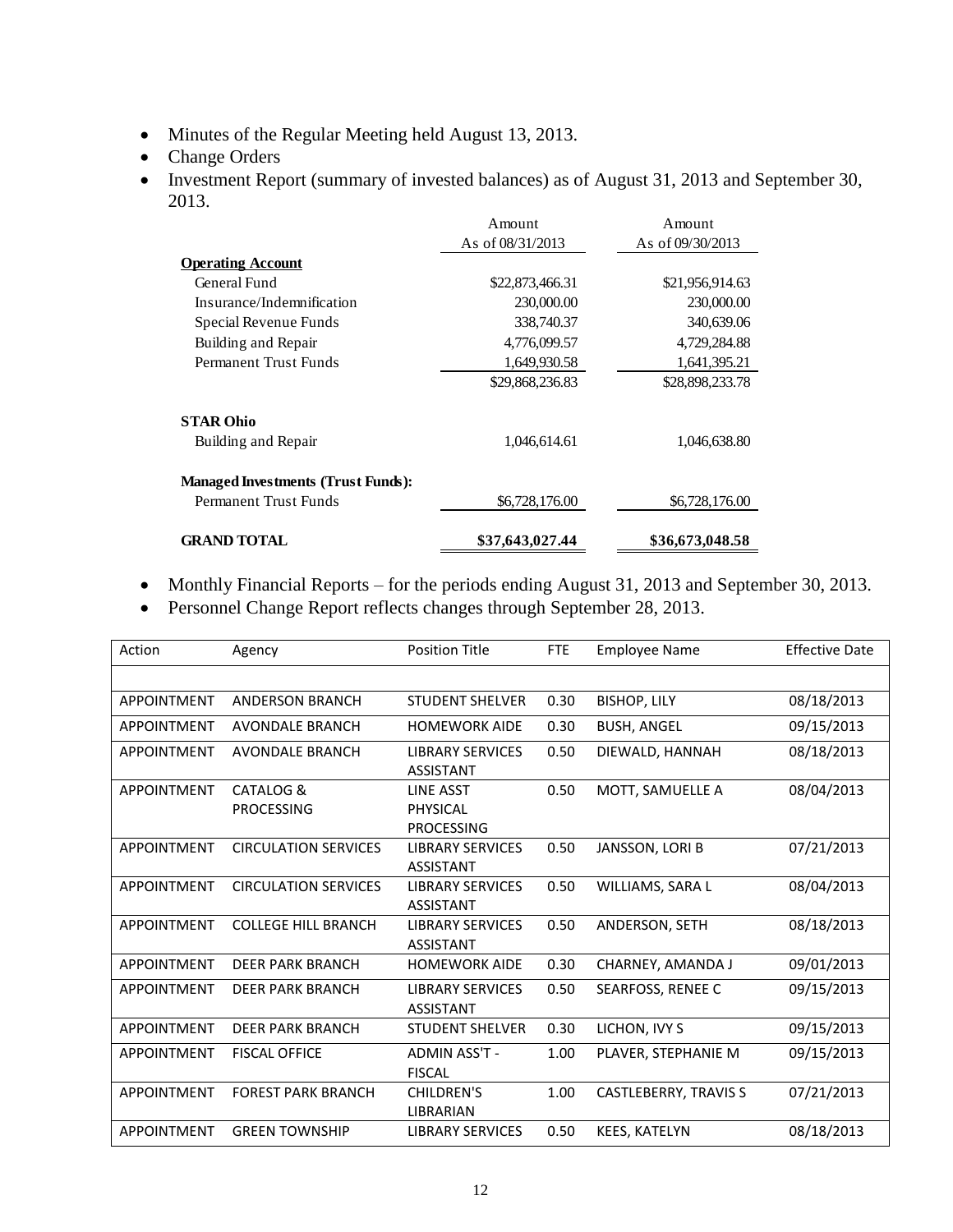|                    | <b>BRANCH</b>                                    | <b>ASSISTANT</b>                             |      |                             |            |
|--------------------|--------------------------------------------------|----------------------------------------------|------|-----------------------------|------------|
| <b>APPOINTMENT</b> | <b>GROESBECK BRANCH</b>                          | <b>STUDENT SHELVER</b>                       | 0.30 | BEHRMANN, JENNA             | 08/18/2013 |
| APPOINTMENT        | <b>GROESBECK BRANCH</b>                          | <b>STUDENT SHELVER</b>                       | 0.30 | <b>BURKE, MADELINE</b>      | 08/18/2013 |
| <b>APPOINTMENT</b> | <b>GROESBECK BRANCH</b>                          | <b>STUDENT SHELVER</b>                       | 0.30 | HAMPTON, NAOMI              | 08/18/2013 |
| <b>APPOINTMENT</b> | <b>HARRISON BRANCH</b>                           | <b>STUDENT SHELVER</b>                       | 0.30 | <b>BROCK, GRACE L</b>       | 09/01/2013 |
| APPOINTMENT        | <b>HARRISON BRANCH</b>                           | <b>STUDENT SHELVER</b>                       | 0.30 | LAKAMP, LIZZI               | 09/01/2013 |
| APPOINTMENT        | <b>HUMAN RESOURCES</b>                           | HR REP/                                      | 0.50 | LUXENBERGER, LEE ANN        | 08/18/2013 |
|                    |                                                  | <b>VOLUNTEER</b>                             |      |                             |            |
| APPOINTMENT        | <b>HYDE PARK BRANCH</b>                          | <b>COORDINATOR</b><br><b>STUDENT SHELVER</b> | 0.25 | <b>BRANDICOURT, SARAH A</b> | 08/18/2013 |
| <b>APPOINTMENT</b> | <b>HYDE PARK BRANCH</b>                          | <b>STUDENT SHELVER</b>                       | 0.25 | NIKAIDOH, KATHERINE M       | 08/04/2013 |
| APPOINTMENT        | LOVELAND BRANCH                                  | <b>LIBRARY SERVICES</b>                      | 0.50 | JACKSON, HOLLY A            | 08/04/2013 |
|                    |                                                  | <b>ASSISTANT</b>                             |      |                             |            |
| APPOINTMENT        | <b>MADEIRA BRANCH</b>                            | <b>LIBRARY SERVICES</b><br><b>ASSISTANT</b>  | 0.50 | WHITE, ELIZABETH W          | 07/21/2013 |
| APPOINTMENT        | <b>MADEIRA BRANCH</b>                            | <b>STUDENT SHELVER</b>                       | 0.30 | <b>BRADNER, KEVIN M</b>     | 08/18/2013 |
| APPOINTMENT        | <b>MADEIRA BRANCH</b>                            | <b>STUDENT SHELVER</b>                       | 0.30 | JONES, ELIZABETH A          | 08/18/2013 |
| APPOINTMENT        | <b>MADEIRA BRANCH</b>                            | <b>STUDENT SHELVER</b>                       | 0.30 | RETTIG, MAYLIN              | 08/04/2013 |
| <b>APPOINTMENT</b> | MADISONVILLE BRANCH                              | <b>HOMEWORK AIDE</b>                         | 0.30 | <b>BELL, RONDA</b>          | 09/01/2013 |
| APPOINTMENT        | <b>MAINTENANCE &amp;</b><br><b>CUSTODIAL SRV</b> | <b>CUSTODIAN</b>                             | 0.50 | <b>BURK, JASON</b>          | 08/18/2013 |
| APPOINTMENT        | <b>MARKETING</b>                                 | <b>CONTENT</b><br>SPECIALIST                 | 1.00 | SMITH, VERONICA N           | 09/01/2013 |
| APPOINTMENT        | <b>MARKETING</b>                                 | <b>CONTENT TEAM</b><br>LEADER                | 1.00 | HURSH, ANGELA               | 07/21/2013 |
| APPOINTMENT        | <b>MARKETING</b>                                 | <b>WEB DEVELOPER</b>                         | 1.00 | UHLER, SCOTT F              | 09/01/2013 |
| APPOINTMENT        | <b>MIAMI TOWNSHIP</b>                            | <b>LIBRARY SERVICES</b>                      | 0.50 | KOSCHMEDER, NICOLE          | 09/15/2013 |
| APPOINTMENT        | <b>BRANCH</b><br><b>MONFORT HEIGHTS</b>          | <b>ASSISTANT</b><br><b>LIBRARY SERVICES</b>  | 0.50 | LARUE, ROBIN                | 09/01/2013 |
|                    | <b>BRANCH</b>                                    | <b>ASSISTANT</b>                             |      |                             |            |
| APPOINTMENT        | <b>MONFORT HEIGHTS</b>                           | <b>SENIOR LIBRARY</b>                        | 0.50 | OSTERBUR, ANDREA L          | 09/01/2013 |
|                    | <b>BRANCH</b><br><b>MONFORT HEIGHTS</b>          | ASSISTANT                                    |      |                             | 09/01/2013 |
| APPOINTMENT        | <b>BRANCH</b>                                    | <b>STUDENT SHELVER</b>                       | 0.25 | OREILLY, RACHEL E           |            |
| APPOINTMENT        | <b>MONFORT HEIGHTS</b><br><b>BRANCH</b>          | STUDENT SHELVER                              | 0.25 | RIESENBECK, ROBERT M        | 09/01/2013 |
| APPOINTMENT        | <b>NORTH CENTRAL</b><br><b>BRANCH</b>            | <b>HOMEWORK AIDE</b>                         | 0.30 | GREER, KAIYRA A             | 08/18/2013 |
| APPOINTMENT        | <b>NORTH CENTRAL</b><br><b>BRANCH</b>            | STUDENT SHELVER                              | 0.30 | CONLEY, LAURA               | 09/01/2013 |
| APPOINTMENT        | <b>NORTH CENTRAL</b><br><b>BRANCH</b>            | <b>STUDENT SHELVER</b>                       | 0.30 | HELM, JAMAIRA               | 09/01/2013 |
| APPOINTMENT        | <b>NORTH CENTRAL</b><br><b>BRANCH</b>            | <b>STUDENT SHELVER</b>                       | 0.30 | PRICE, DARIAN               | 09/15/2013 |
| APPOINTMENT        | <b>OAKLEY BRANCH</b>                             | <b>HOMEWORK AIDE</b>                         | 0.30 | POSPISIL, FRANCIS C         | 09/15/2013 |
| APPOINTMENT        | POPULAR LIBRARY                                  | SHELVER                                      | 0.50 | PHILPOTT, CIERA L           | 07/21/2013 |
| APPOINTMENT        | POPULAR LIBRARY                                  | SHELVER                                      | 0.50 | PRINCE, NIKIA C             | 07/21/2013 |
| APPOINTMENT        | SHARONVILLE BRANCH                               | <b>STUDENT SHELVER</b>                       | 0.30 | EAGAN, EMILY L              | 08/04/2013 |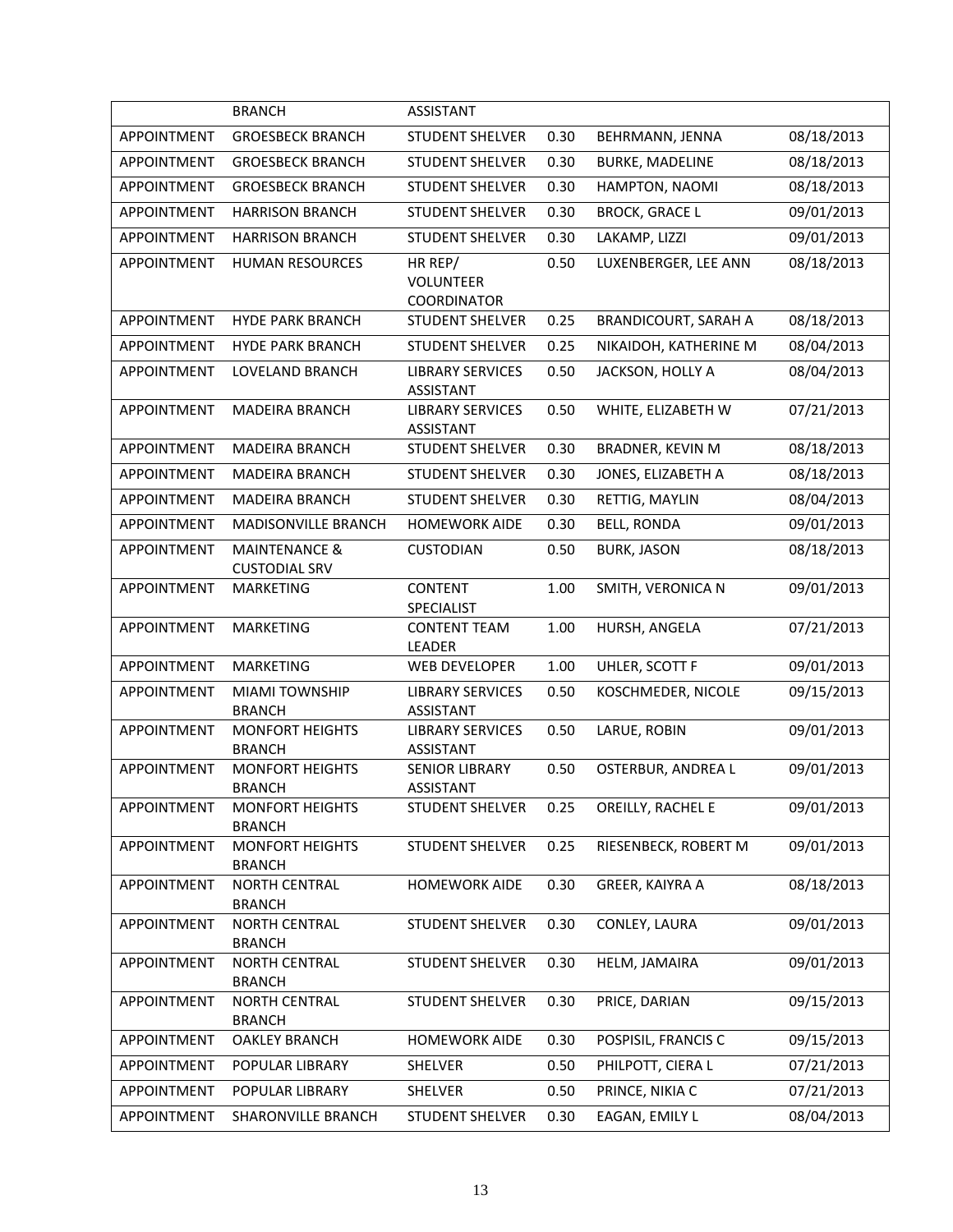| APPOINTMENT        | SHARONVILLE BRANCH                          | <b>STUDENT SHELVER</b>                         | 0.30 | SCHLAACK, HANNA M            | 08/04/2013 |
|--------------------|---------------------------------------------|------------------------------------------------|------|------------------------------|------------|
| <b>APPOINTMENT</b> | <b>SORTING &amp; MATERIALS</b><br>RETRIEVAL | PAGE                                           | 0.50 | SCHWARBERG, ALISON L         | 09/01/2013 |
| APPOINTMENT        | <b>SORTING &amp; MATERIALS</b><br>RETRIEVAL | PAGE                                           | 1.00 | ATKINSON, MARY               | 08/18/2013 |
| APPOINTMENT        | <b>SORTING &amp; MATERIALS</b><br>RETRIEVAL | <b>SORTER</b>                                  | 0.50 | JOHNSTON, KYLE               | 08/18/2013 |
| APPOINTMENT        | <b>SORTING &amp; MATERIALS</b><br>RETRIEVAL | <b>SORTER</b>                                  | 0.50 | MCCALL, HARRY                | 08/18/2013 |
| APPOINTMENT        | <b>SORTING &amp; MATERIALS</b><br>RETRIEVAL | <b>SORTER</b>                                  | 0.50 | MEYERS, ZACHAREY             | 09/15/2013 |
| APPOINTMENT        | ST BERNARD BRANCH                           | <b>LIBRARY SERVICES</b><br><b>ASSISTANT</b>    | 0.50 | RUDAWSKY, ETHAN W            | 07/21/2013 |
| APPOINTMENT        | <b>SYMMES TOWNSHIP</b><br><b>BRANCH</b>     | <b>STUDENT SHELVER</b>                         | 0.30 | <b>BRAIDICH, ALEXANDER J</b> | 08/18/2013 |
| APPOINTMENT        | <b>SYMMES TOWNSHIP</b><br><b>BRANCH</b>     | <b>STUDENT SHELVER</b>                         | 0.30 | DOSANI, ATIYA A              | 08/18/2013 |
| APPOINTMENT        | <b>SYMMES TOWNSHIP</b><br><b>BRANCH</b>     | <b>STUDENT SHELVER</b>                         | 0.30 | HOYER, ZACHARY               | 08/18/2013 |
| APPOINTMENT        | <b>SYMMES TOWNSHIP</b><br><b>BRANCH</b>     | <b>STUDENT SHELVER</b>                         | 0.30 | MATTARIDI, EMME              | 08/18/2013 |
| APPOINTMENT        | <b>SYMMES TOWNSHIP</b><br><b>BRANCH</b>     | <b>STUDENT SHELVER</b>                         | 0.30 | <b>VENZIN, ANTHONY</b>       | 09/01/2013 |
| APPOINTMENT        | <b>TECHCENTER</b>                           | <b>SENIOR LIBRARY</b><br><b>SRVS ASSISTANT</b> | 0.50 | GIBSON, COREY S              | 08/18/2013 |
| APPOINTMENT        | <b>TECHCENTER</b>                           | <b>SENIOR LIBRARY</b><br><b>SRVS ASSISTANT</b> | 0.50 | STINSON, JOHN M              | 07/21/2013 |
| APPOINTMENT        | <b>TEENSPOT</b>                             | <b>STUDENT SHELVER</b>                         | 0.25 | BARNEY, JADA A               | 09/15/2013 |
| APPOINTMENT        | <b>TEENSPOT</b>                             | <b>TEEN LIBRARIAN</b>                          | 1.00 | THOMPSON, JAMI M             | 08/18/2013 |
| APPOINTMENT        | <b>VIRTUAL INFORMATION</b><br><b>CENTER</b> | <b>LIBRARY SERVICES</b><br><b>ASSISTANT</b>    | 0.50 | ENGELKAMP, JOSEPH W          | 08/04/2013 |
| APPOINTMENT        | <b>VIRTUAL INFORMATION</b><br><b>CENTER</b> | <b>LIBRARY SERVICES</b><br>ASSISTANT           | 0.50 | RUFFIN, RYNETTA J            | 07/21/2013 |
| APPOINTMENT        | <b>VIRTUAL INFORMATION</b><br><b>CENTER</b> | <b>LIBRARY SERVICES</b><br>ASSISTANT           | 0.50 | WULLENWEBER, CHELSEA<br>J    | 08/18/2013 |
| <b>APPOINTMENT</b> | <b>WYOMING BRANCH</b>                       | <b>STUDENT SHELVER</b>                         | 0.30 | SEMPSROTT, NATHANIEL A       | 08/04/2013 |
| APPOINTMENT        | <b>BLUE ASH BRANCH</b>                      | <b>STUDENT SHELVER</b>                         | 0.25 | DOWLING, SHANNON             | 08/18/2013 |
| <b>APPOINTMENT</b> | <b>CORRYVILLE BRANCH</b>                    | <b>CHILDREN'S</b><br>LIBRARIAN                 | 1.00 | <b>BAMBRICK, MEGAN</b>       | 09/01/2013 |
| APPOINTMENT        | <b>HARRISON BRANCH</b>                      | <b>STUDENT SHELVER</b>                         | 0.30 | DAVIS, KATELYN E             | 08/04/2013 |
| APPOINTMENT        | LOVELAND BRANCH                             | <b>LIBRARY SERVICES</b><br><b>ASSISTANT</b>    | 0.50 | SMITH, CHRISTOPHER W         | 08/04/2013 |
| APPOINTMENT        | <b>MONFORT HEIGHTS</b><br><b>BRANCH</b>     | <b>LIBRARY SERVICES</b><br><b>ASSISTANT</b>    | 0.50 | <b>BURNS, THOMAS</b>         | 08/18/2013 |
| APPOINTMENT        | SHARONVILLE BRANCH                          | <b>LIBRARY SERVICES</b><br><b>ASSISTANT</b>    | 0.50 | HARMON, TIFFANY R.           | 09/01/2013 |
| APPOINTMENT        | SHARONVILLE BRANCH                          | <b>STUDENT SHELVER</b>                         | 0.30 | MAYO, CAROLINE V             | 09/15/2013 |
| CHANGE             | <b>HUMAN RESOURCES</b>                      | <b>HUMAN</b><br><b>RESOURCES REP</b>           | 1.00 | HARDIN, KYLA D.              | 07/21/2013 |
| CHANGE             | MADEIRA BRANCH                              | <b>LIBRARY SERVICES</b><br>ASSISTANT           | 0.60 | CEDILLO, THEODORE R.         | 07/21/2013 |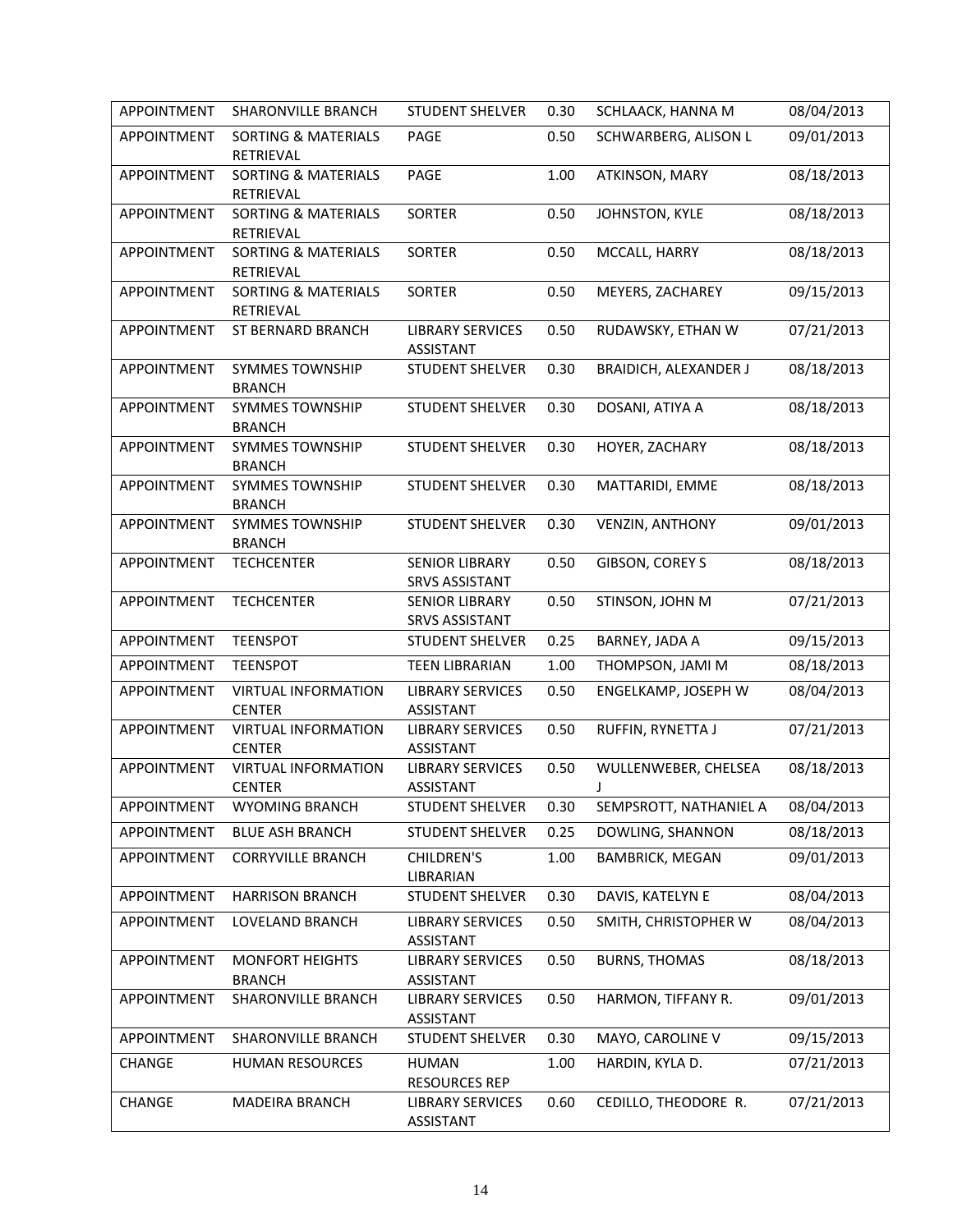| CHANGE           | <b>OUTREACH SERVICES</b>                    | SHELVER                                                     | 0.70 | ROSADO, STEPHANIE           | 08/18/2013 |
|------------------|---------------------------------------------|-------------------------------------------------------------|------|-----------------------------|------------|
| CHANGE           | <b>GREEN TOWNSHIP</b><br><b>BRANCH</b>      | <b>LIBRARY SERVICES</b><br><b>ASSISTANT</b>                 | 0.50 | SCHMALTZ, JENNIFER M        | 08/04/2013 |
| CHANGE           | <b>GROESBECK BRANCH</b>                     | <b>HOMEWORK AIDE</b>                                        | 0.30 | SCHAICH, GLENN A.           | 08/18/2013 |
| CHANGE           | <b>HARRISON BRANCH</b>                      | <b>LIBRARY SERVICES</b><br><b>ASSISTANT</b>                 | 0.50 | <b>ENNEKING, CORRIE G.</b>  | 08/04/2013 |
| CHANGE           | NORWOOD BRANCH                              | <b>BRANCH</b><br>MANAGER                                    | 1.00 | JACKSON, MAGDALENE G.       | 07/21/2013 |
| CHANGE           | PRICE HILL BRANCH                           | <b>HOMEWORK AIDE</b>                                        | 0.30 | COOPER, EILEEN              | 09/01/2013 |
| CHANGE           | <b>SERVICE OPERATIONS</b>                   | <b>FLOATER</b><br><b>MANAGER</b>                            | 1.00 | LONG, AMY C.                | 08/18/2013 |
| CHANGE           | <b>WEST END BRANCH</b>                      | <b>BRANCH</b><br>MANAGER                                    | 1.00 | PETERSON, PATRICIA A.       | 08/18/2013 |
| CHANGE           | <b>WYOMING BRANCH</b>                       | <b>LIBRARY SERVICES</b><br><b>ASSISTANT</b>                 | 0.50 | ZUBER, KATELYN N            | 08/18/2013 |
| CHANGE           | <b>INFORMATION &amp;</b><br>REFERENCE DEPT  | <b>SENIOR LIBRARY</b><br><b>SRVS ASSISTANT</b>              | 1.00 | FRANKLIN, EVONNE            | 09/01/2013 |
| CHANGE           | SERVICE OPERATIONS                          | <b>LIBRARY SERVICES</b><br><b>FLOATER</b>                   | 1.00 | SAWYER, ANNE M.             | 09/01/2013 |
| CHANGE           | <b>SHIPPING &amp; RECEIVING</b>             | <b>MAIL CLERK</b>                                           | 1.00 | YARBROUGH, KEVIN J          | 09/01/2013 |
| CHANGE           | <b>SHIPPING &amp; RECEIVING</b>             | <b>SHIPPING &amp;</b><br><b>RECEIVING</b><br><b>MANAGER</b> | 1.00 | TODD, MATTHEW A             | 09/01/2013 |
| CHANGE           | <b>SHIPPING &amp; RECEIVING</b>             | <b>TRUCK DRIVER</b><br><b>TEMPORARY</b>                     | 1.00 | CURTIS JR., STEPHEN J.      | 09/15/2013 |
| CHANGE           | <b>SORTING &amp; MATERIALS</b><br>RETRIEVAL | <b>MATERIALS</b><br>RETRIEVAL<br>MANAGER                    | 1.00 | ANDERSON, ARPIC             | 09/01/2013 |
| CHANGE           | <b>VIRTUAL INFORMATION</b><br><b>CENTER</b> | <b>LIBRARY SERVICES</b><br>SPECIALIST                       | 1.00 | MARTIN, NIMAT H             | 09/01/2013 |
| <b>DEMOTION</b>  | <b>OUTREACH SERVICES</b>                    | SHELVER                                                     | 0.50 | MCGORON, MARY C.            | 09/01/2013 |
| <b>DEMOTION</b>  | SHARONVILLE BRANCH                          | <b>SENIOR LIBRARY</b><br><b>SRVS ASSISTANT</b>              | 0.50 | BRANNIN, ALDER M.           | 09/01/2013 |
| <b>DEMOTION</b>  | <b>SORTING &amp; MATERIALS</b><br>RETRIEVAL | PAGE                                                        | 0.50 | GOLAND, KATHERINE A.        | 08/18/2013 |
| <b>DEMOTION</b>  | SORTING & MATERIALS<br>RETRIEVAL            | SORTER                                                      | 1.00 | <b>BELL, CHARLES A</b>      | 08/18/2013 |
| <b>DEPARTURE</b> | ANDERSON BRANCH                             | <b>STUDENT SHELVER</b>                                      | 0.30 | DROTT, ANDREA J.            | 08/17/2013 |
| DEPARTURE        | ANDERSON BRANCH                             | <b>STUDENT SHELVER</b>                                      | 0.30 | VILARDO, SARAH A            | 08/21/2013 |
| DEPARTURE        | ANDERSON BRANCH                             | <b>STUDENT SHELVER</b>                                      | 0.30 | JASKOWIAK, CAITLYNN A.      | 08/31/2013 |
| <b>DEPARTURE</b> | AVONDALE BRANCH                             | <b>LIBRARY SERVICES</b><br><b>ASSISTANT</b>                 | 0.50 | FRANCESANGELO,<br>RONALD M. | 07/31/2013 |
| DEPARTURE        | <b>BLUE ASH BRANCH</b>                      | <b>STUDENT SHELVER</b>                                      | 0.25 | ECK, COLLEEN                | 08/03/2013 |
| DEPARTURE        | <b>BLUE ASH BRANCH</b>                      | <b>STUDENT SHELVER</b>                                      | 0.25 | OKEEFE, MEGHAN C            | 08/09/2013 |
| DEPARTURE        | <b>BOND HILL BRANCH</b>                     | <b>HOMEWORK AIDE</b>                                        | 0.30 | MILLER, KILEY K             | 08/14/2013 |
| DEPARTURE        | CATALOG &<br>PROCESSING                     | <b>LINE ASST</b><br><b>ELECTRONIC</b><br><b>PROCESSIN</b>   | 1.00 | RACHFORD, JENNIFER R.       | 09/13/2013 |
| DEPARTURE        | <b>CIRCULATION SERVICES</b>                 | <b>LIBRARY SERVICES</b><br><b>ASSISTANT</b>                 | 0.50 | KEELER, KAROLYN             | 07/31/2013 |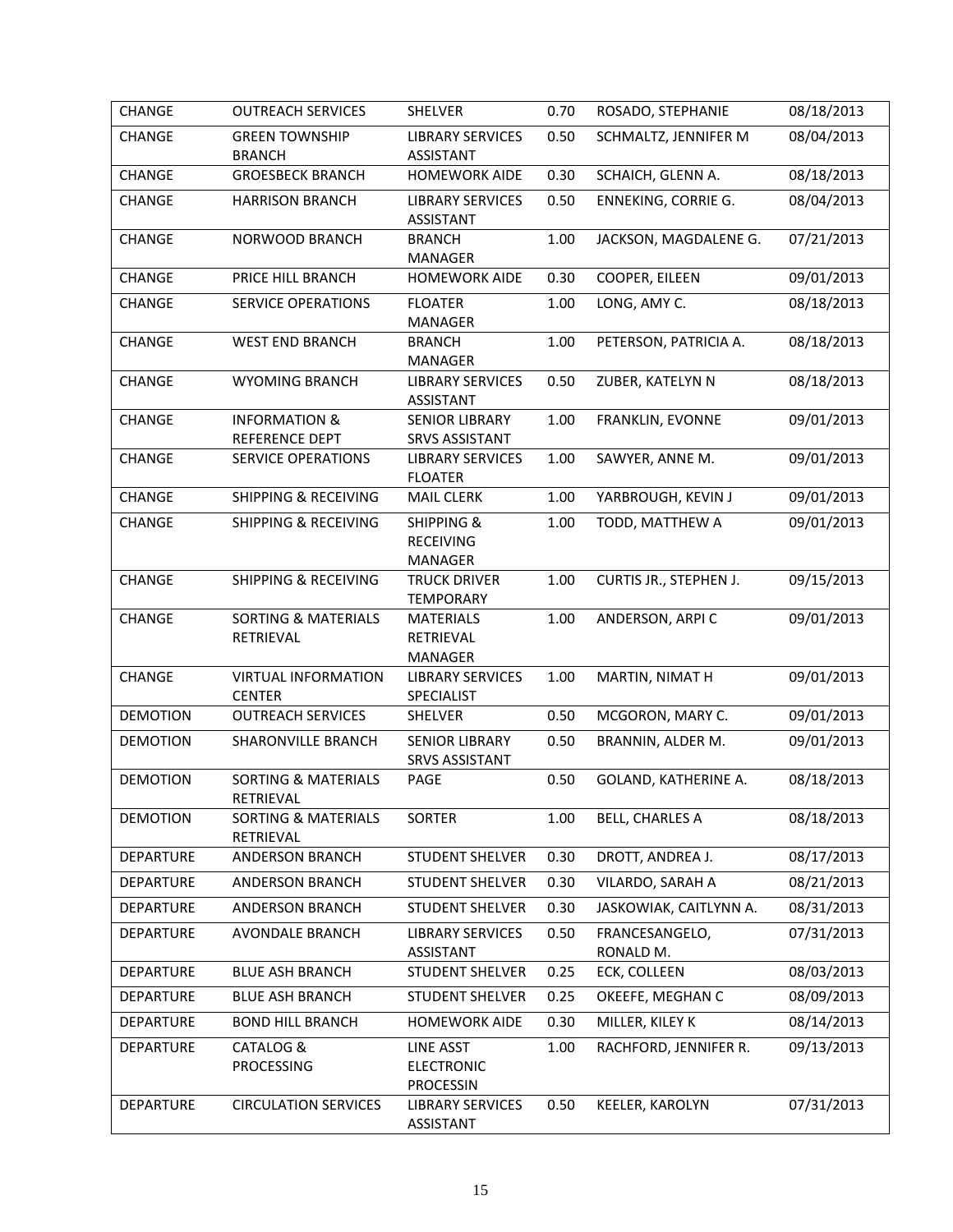| DEPARTURE        | <b>CIRCULATION SERVICES</b>                       | <b>LIBRARY SERVICES</b><br><b>ASSISTANT</b>     | 0.50 | KELLEY, LEANDRA-JULIET            | 08/30/2013 |
|------------------|---------------------------------------------------|-------------------------------------------------|------|-----------------------------------|------------|
| <b>DEPARTURE</b> | <b>DIGITAL SERVICES</b>                           | DIGITAL ASSISTANT                               | 1.00 | OGRADY, RYAN M                    | 07/24/2013 |
| <b>DEPARTURE</b> | <b>EDUCATION &amp;</b><br><b>HOMEWORK SUPPORT</b> | <b>HOMEWORK AIDE</b><br>- SUMMER                | 0.75 | CLEMENT, SARAH<br><b>MICHELLE</b> | 08/02/2013 |
| <b>DEPARTURE</b> | <b>EDUCATION &amp;</b><br><b>HOMEWORK SUPPORT</b> | <b>HOMEWORK AIDE</b><br>- SUMMER                | 0.75 | MOHS, DANIEL                      | 08/02/2013 |
| <b>DEPARTURE</b> | <b>EDUCATION &amp;</b><br><b>HOMEWORK SUPPORT</b> | <b>HOMEWORK AIDE</b><br>- SUMMER                | 0.75 | PERSICANO, NATALIE M              | 08/02/2013 |
| <b>DEPARTURE</b> | <b>EDUCATION &amp;</b><br><b>HOMEWORK SUPPORT</b> | <b>HOMEWORK AIDE</b><br>- SUMMER                | 0.75 | WRIGHT, KEYASHA R                 | 08/02/2013 |
| <b>DEPARTURE</b> | <b>GREEN TOWNSHIP</b><br><b>BRANCH</b>            | <b>STUDENT SHELVER</b>                          | 0.30 | SLATTERY, ELIZABETH A.            | 08/15/2013 |
| DEPARTURE        | <b>GROESBECK BRANCH</b>                           | <b>STUDENT SHELVER</b>                          | 0.30 | MEYER, SELAH E.                   | 08/14/2013 |
| DEPARTURE        | <b>GROESBECK BRANCH</b>                           | <b>STUDENT SHELVER</b>                          | 0.30 | PAUL, EMILY N.                    | 08/15/2013 |
| DEPARTURE        | <b>GROESBECK BRANCH</b>                           | <b>STUDENT SHELVER</b>                          | 0.30 | NISSEN, SAMANTHA                  | 08/17/2013 |
| DEPARTURE        | <b>HARRISON BRANCH</b>                            | <b>STUDENT SHELVER</b>                          | 0.30 | LAKAMP, LIZZI                     | 09/10/2013 |
| <b>DEPARTURE</b> | <b>HYDE PARK BRANCH</b>                           | <b>STUDENT SHELVER</b>                          | 0.25 | KLUS, IVAN T.                     | 08/02/2013 |
| <b>DEPARTURE</b> | <b>INFORMATION &amp;</b><br><b>REFERENCE</b>      | <b>REFERENCE</b><br>LIBRARIAN                   | 1.00 | LANG, ELIZABETH M.                | 09/26/2013 |
| <b>DEPARTURE</b> | <b>INFORMATION &amp;</b><br><b>REFERENCE</b>      | <b>SENIOR LIBRARY</b><br><b>SRVS ASSISTANT</b>  | 0.50 | CUPITO, ANNA                      | 08/15/2013 |
| <b>DEPARTURE</b> | <b>INFORMATION &amp;</b><br><b>REFERENCE</b>      | SHELVER                                         | 0.50 | <b>BEDINGHAUS, KATE E</b>         | 09/07/2013 |
| <b>DEPARTURE</b> | LOVELAND BRANCH                                   | <b>STUDENT SHELVER</b>                          | 0.20 | GILGEN, LEESA M.                  | 08/13/2013 |
| DEPARTURE        | LOVELAND BRANCH                                   | <b>STUDENT SHELVER</b>                          | 0.20 | LOOMIS, KATIE R.                  | 09/10/2013 |
| <b>DEPARTURE</b> | <b>MADEIRA BRANCH</b>                             | <b>STUDENT SHELVER</b>                          | 0.30 | FINK, EDWARD                      | 07/27/2013 |
| DEPARTURE        | <b>MADEIRA BRANCH</b>                             | <b>STUDENT SHELVER</b>                          | 0.30 | HILL, JULIANNE J.                 | 08/17/2013 |
| <b>DEPARTURE</b> | <b>MARKETING</b>                                  | <b>COMMUNITY</b><br><b>RELATIONS</b><br>MANAGER | 1.00 | HEGNER, PHYLLIS S.                | 09/20/2013 |
| <b>DEPARTURE</b> | <b>MATERIALS SELECTION</b><br>& ACQUISITION       | COLLECTION<br>DEVELOPME<br>LIBRARIAN            | 1.00 | WALLACE, MARGERY C.               | 09/06/2013 |
| DEPARTURE        | <b>MONFORT HEIGHTS</b><br><b>BRANCH</b>           | <b>STUDENT SHELVER</b>                          | 0.25 | JUNKER, CELINA M.                 | 08/02/2013 |
| DEPARTURE        | <b>MONFORT HEIGHTS</b><br><b>BRANCH</b>           | <b>STUDENT SHELVER</b>                          | 0.25 | STARKEY, ZACHARY                  | 08/31/2013 |
| DEPARTURE        | <b>NORTH CENTRAL</b><br><b>BRANCH</b>             | <b>HOMEWORK AIDE</b>                            | 0.30 | GREER, KAIYRA A                   | 08/22/2013 |
| DEPARTURE        | NORWOOD BRANCH                                    | <b>LIBRARY SERVICES</b><br><b>ASSISTANT</b>     | 0.50 | HAMILTON, ELIZABETH<br>ANNE       | 09/11/2013 |
| DEPARTURE        | <b>OAKLEY BRANCH</b>                              | <b>STUDENT SHELVER</b>                          | 0.30 | YANES, KATHERINE J.               | 08/08/2013 |
| <b>DEPARTURE</b> | <b>OAKLEY BRANCH</b>                              | <b>STUDENT SHELVER</b>                          | 0.30 | LADOUCEUR, ASHLEY R.              | 08/16/2013 |
| DEPARTURE        | POPULAR LIBRARY                                   | SHELVER                                         | 0.50 | CAMPBELL, CHARLES S.              | 08/23/2013 |
| DEPARTURE        | POPULAR LIBRARY                                   | <b>STUDENT SHELVER</b>                          | 0.25 | JOHNSON, MADELYN R.               | 08/20/2013 |
| <b>DEPARTURE</b> | SHARONVILLE BRANCH                                | <b>LIBRARY SERVICES</b><br><b>ASSISTANT</b>     | 1.00 | LYTLE, J. BETH                    | 08/23/2013 |
| DEPARTURE        | SHARONVILLE BRANCH                                | <b>STUDENT SHELVER</b>                          | 0.30 | LIST, MEGAN R.                    | 07/28/2013 |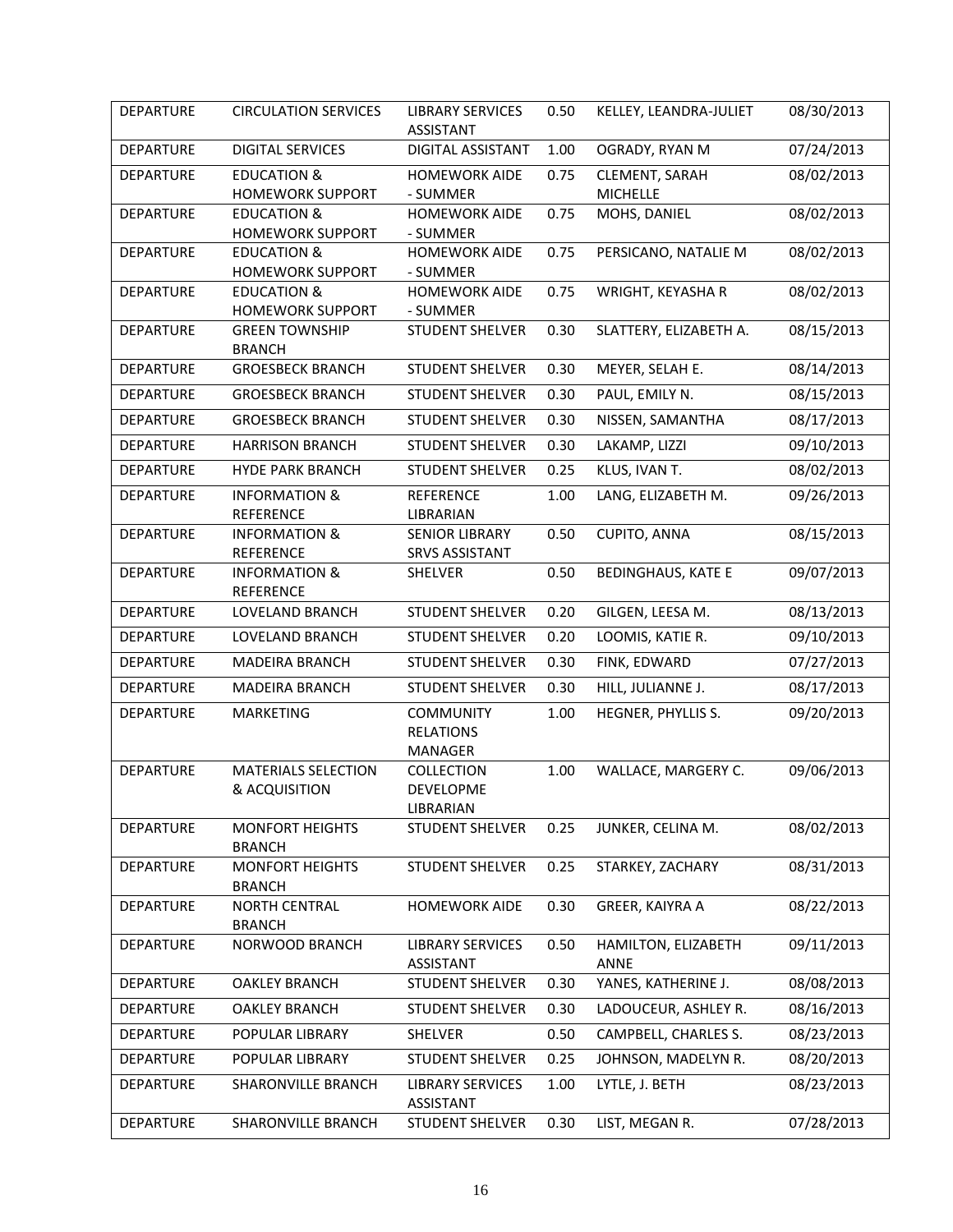| <b>DEPARTURE</b> | SHARONVILLE BRANCH                                | <b>STUDENT SHELVER</b>                         | 0.30 | HARMON, TIFFANY R.                     | 07/26/2013 |
|------------------|---------------------------------------------------|------------------------------------------------|------|----------------------------------------|------------|
| <b>DEPARTURE</b> | <b>SYMMES TOWNSHIP</b><br><b>BRANCH</b>           | <b>STUDENT SHELVER</b>                         | 0.30 | GREEN, SYDNEY L.                       | 08/02/2013 |
| <b>DEPARTURE</b> | <b>SYMMES TOWNSHIP</b><br><b>BRANCH</b>           | <b>STUDENT SHELVER</b>                         | 0.30 | MANZI, JOEL A.                         | 08/03/2013 |
| <b>DEPARTURE</b> | SYMMES TOWNSHIP<br><b>BRANCH</b>                  | <b>STUDENT SHELVER</b>                         | 0.30 | <b>BROKAMP, TYLER J.</b>               | 08/14/2013 |
| <b>DEPARTURE</b> | SYMMES TOWNSHIP<br><b>BRANCH</b>                  | <b>STUDENT SHELVER</b>                         | 0.30 | BECKER, MATTHEW W.                     | 08/17/2013 |
| <b>DEPARTURE</b> | <b>TECH CENTER</b>                                | <b>SENIOR LIBRARY</b><br><b>SRVS ASSISTANT</b> | 0.50 | ALLEN, TYRICK J.                       | 09/14/2013 |
| DEPARTURE        | <b>TEENSPOT</b>                                   | <b>STUDENT SHELVER</b>                         | 0.25 | INMAN, MICHAEL A.                      | 08/10/2013 |
| <b>DEPARTURE</b> | <b>TEENSPOT</b>                                   | <b>TEEN LIBRARIAN</b>                          | 1.00 | TIEMEIER, THOMAS E.                    | 07/22/2013 |
| <b>DEPARTURE</b> | <b>MONFORT HEIGHTS</b><br><b>BRANCH</b>           | <b>LIBRARY SERVICES</b><br><b>ASSISTANT</b>    | 0.50 | MULLOY, LOIS A                         | 07/30/2013 |
| <b>DEPARTURE</b> | <b>CORRYVILLE BRANCH</b>                          | <b>BRANCH</b><br>MANAGER                       | 1.00 | DUGAN, CHARLES F                       | 08/20/2013 |
| <b>DEPARTURE</b> | <b>FISCAL OFFICE</b>                              | <b>DISBURSEMENTS</b><br><b>TEAM LEADER</b>     | 1.00 | JACKSON, JENNIFER                      | 08/15/2013 |
| DEPARTURE        | POPULAR LIBRARY                                   | <b>SENIOR LIBRARY</b><br><b>SRVS ASSISTANT</b> | 0.50 | BERG, SARAH J.                         | 08/19/2013 |
| <b>DEPARTURE</b> | <b>SHIPPING &amp; MATERIALS</b><br>RETRIEVAL      | <b>SHIPPING TEAM</b><br>LEAD                   | 1.00 | <b>WASHINGTON JR,</b><br><b>THOMAS</b> | 08/01/2013 |
| <b>DEPARTURE</b> | <b>SHIPPING &amp; MATERIALS</b><br>RETRIEVAL      | <b>SORTER</b>                                  | 0.50 | GUNN, KEVIN G.                         | 08/19/2013 |
| <b>DEPARTURE</b> | ST BERNARD BRANCH                                 | <b>LIBRARY SERVICES</b><br><b>ASSISTANT</b>    | 0.50 | RUDAWSKY, ETHAN W                      | 08/08/2013 |
| PROMOTION        | CATALOG &<br><b>PROCESSING</b>                    | CAP MANAGER                                    | 1.00 | SPAITE, PATRICIA A                     | 07/21/2013 |
| <b>PROMOTION</b> | <b>GREENHILLS BRANCH</b>                          | <b>BRANCH</b><br>MANAGER                       | 1.00 | WEIKERT, JENNIFER M.                   | 09/15/2013 |
| <b>PROMOTION</b> | <b>HYDE PARK BRANCH</b>                           | <b>LIBRARY SERVICES</b><br><b>ASSISTANT</b>    | 0.50 | BRUNNER, CLARE E.                      | 08/04/2013 |
| PROMOTION        | <b>INFORMATION &amp;</b><br><b>REFERENCE DEPT</b> | <b>SENIOR LIBRARY</b><br><b>SRVS ASSISTANT</b> | 0.60 | HASTINGS, DEBORAH B.                   | 07/21/2013 |
| PROMOTION        | <b>MONFORT HEIGHTS</b><br><b>BRANCH</b>           | <b>SENIOR LIBRARY</b><br>ASSISTANT             | 0.50 | CEDDIA, PAMELA S.                      | 09/01/2013 |
| PROMOTION        | <b>NORTH CENTRAL</b><br><b>BRANCH</b>             | <b>LIBRARY SERVICES</b><br>ASSISTANT           | 0.50 | CEDDIA, ELIZABETH S.                   | 08/04/2013 |
| <b>PROMOTION</b> | <b>NORTH CENTRAL</b><br><b>BRANCH</b>             | <b>SENIOR LIBRARY</b><br><b>SRVS ASSISTANT</b> | 0.50 | NAPIER, ZACHARY M.                     | 09/01/2013 |
| <b>PROMOTION</b> | SHARONVILLE BRANCH                                | <b>LIBRARY SERVICES</b><br><b>ASSISTANT</b>    | 0.50 | BARTON, JOCELYN M.                     | 09/01/2013 |
| <b>PROMOTION</b> | SHARONVILLE BRANCH                                | <b>LIBRARY SERVICES</b><br><b>ASSISTANT</b>    | 0.50 | WINKLE, AMANDA J.                      | 09/01/2013 |
| <b>PROMOTION</b> | ST BERNARD BRANCH                                 | <b>BRANCH</b><br>MANAGER                       | 1.00 | TOREN-JONES, KATHERYN<br>J.            | 09/01/2013 |
| <b>PROMOTION</b> | <b>TECHCENTER</b>                                 | <b>SENIOR LIBRARY</b><br><b>SRVS ASSISTANT</b> | 0.50 | CALHOUN, TARICA D.                     | 08/18/2013 |
| PROMOTION        | <b>WALNUT HILLS BRANCH</b>                        | <b>BRANCH</b><br>MANAGER                       | 1.00 | KRAUS, KATHARINE A.                    | 07/21/2013 |

Statistical Report for September 2013.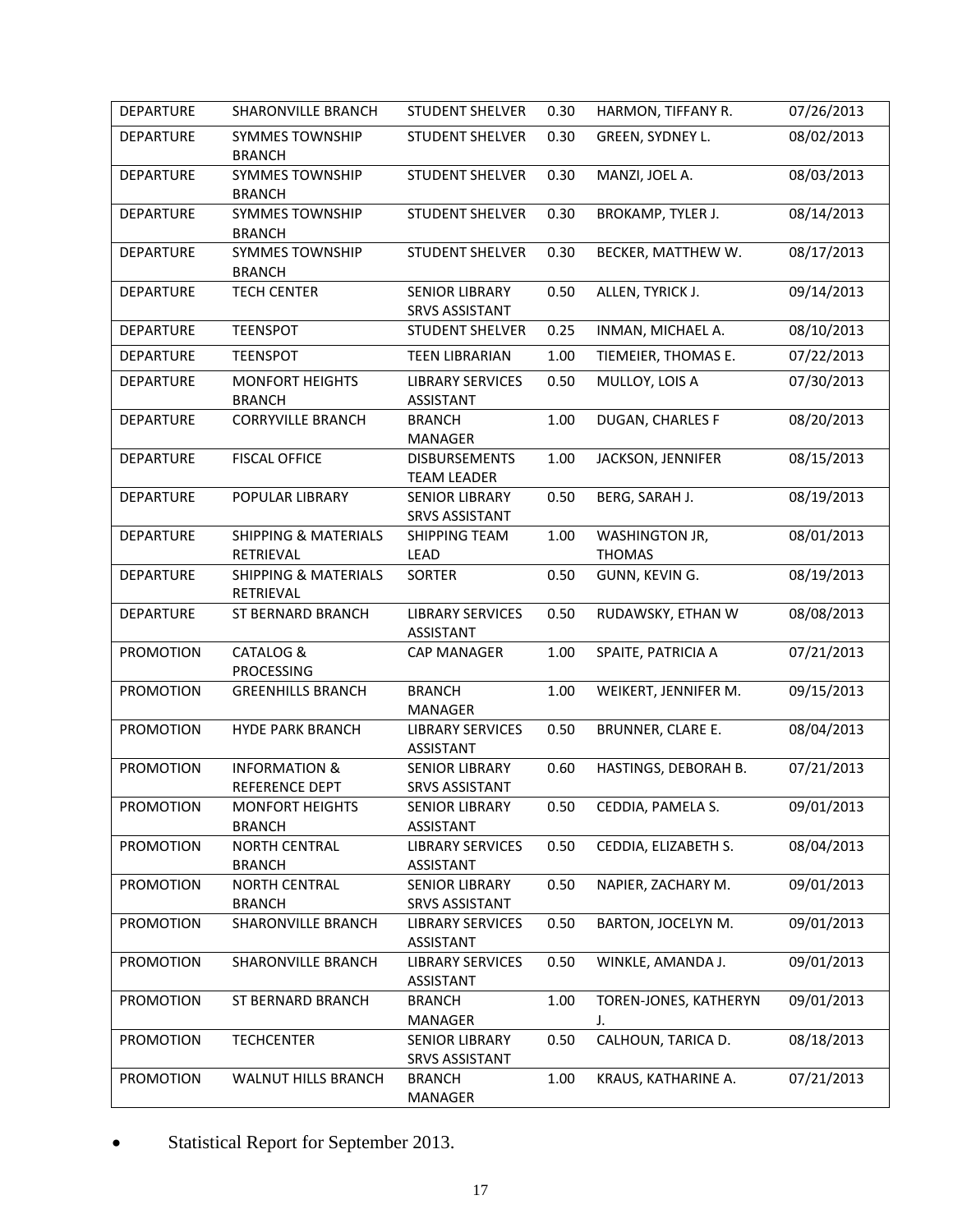Top Ten Circulating Titles for September 2013.

Mr. Wright moved that the Consent Agenda Items be approved as submitted. Mrs. LaMacchia seconded.

Voting for the motion: Mr. Hendon, Mr. Sittenfeld, Mr. Zaring, Mrs. LaMacchia, Mr. Wright, and Mr. Moran (except pass on investment report)…6 ayes. The motion carried **(26-2013)**.

# *INFORMATIONAL ITEMS*

# **EVA JANE ROMAINE COOMBE DIRECTOR'S REPORT**

Ms. Fender reported that:

# LEADERSHIP CINCINNATI

Leadership Cincinnati will once again hold the afternoon session of its Leading Regionally Day at the Main Library on October 10. Participants in Leadership Cincinnati will hear from Mayoral candidates John Cranley and Roxanne Qualls as well as city managers, County Judge Executives, and other government leaders from the region.

## DCI MEMBER EVENT

The Library will host a Downtown Cincinnati, Inc. member event at the Main Library on October 21 from 4:00 to 6:00. The more than 300 members of DCI have been invited to a reception in the Huenefeld Tower Room and tours of the Main Library and the  $160<sup>th</sup>$  Anniversary exhibit in the Atrium. This is a great opportunity to share our Main Library, the busiest in the country and, after the Reds, the most visited venue downtown, with this group of community leaders.

## PRESENTATIONS

This fall is a very busy time for me with a number of presentations to groups scheduled including:

- October 9, the Ohio Library Council Conference, Federal EBook Project
- October 10, DCI, Inc. Board of Directors, Overview of the Library
- October 11, Beyond Civility, welcome remarks
- October 17, Western Hills Community Service Club, general Library information
- October 18, Metallic Club, the National Medal and Library services
- October 27, Indian Hill Church, the Library of the Future
- November 13, SWON Regional Library System mini-eBook conference, keynote address

## NERDIEST STATE

The humor website Pleated-Jeans.com labeled Ohio the "Nerdiest State" because it has the highest number of per capita Library visits at 6.9. In 2012 our Library had 9.3 visits per capita. Channel 9 visited the Main Library on September 25 to celebrate this recognition at the country's busiest Main Library.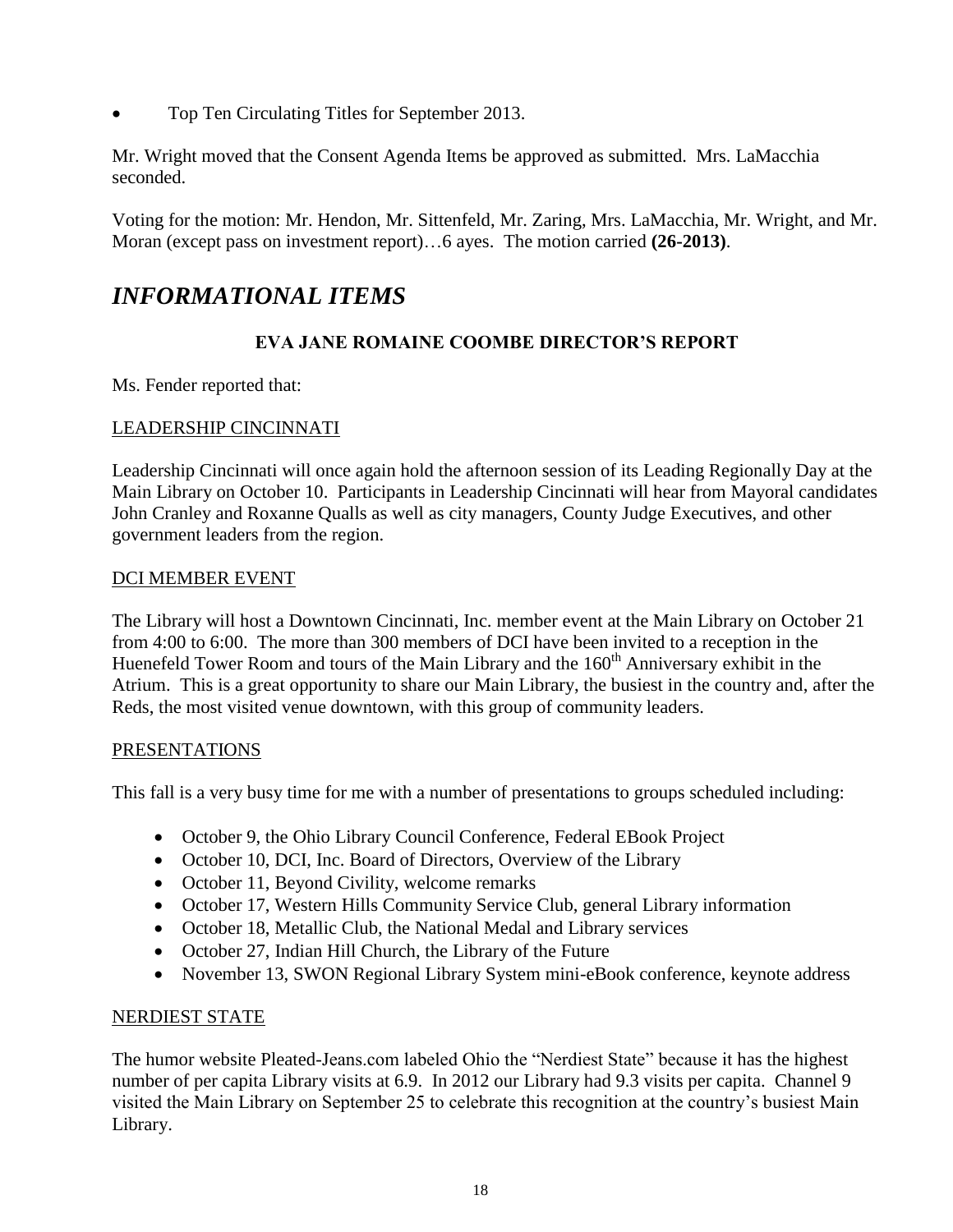# PLEASANT RIDGE BRANCH IS PRESENTED WITH A RIDGEE AWARD

The Pleasant Ridge Branch Accessibility Project was presented with an award for Best Community Accomplishment, one of several new awards given by the Pleasant Ridge Community Council to honor the best individuals, groups and events of the Pleasant Ridge community. The inaugural event was held on Thursday, September 19 with several current staff of the Pleasant Ridge Branch attending along with Deputy Director Greg Edwards, Service Operations Regional Manager Chris Holt, Branch Manager Kate Denier and retired Branch Manager David Dukart. Several other awards were given including a Lifetime award given to Mary Anne Phalen.

# FRIENDS OF THE PUBLIC LIBRARY

The Friends End-of-Summer warehouse sale in August exceeded \$40,000 in sales, an increase of about 13.5% over 2012. Results from the September sale in Westwood are not yet available. The Friends will hold its quarterly meeting of the Board On October 25.

The Friends have announced the 2014 branch book sale schedule as follows:

Harrison, March 6-8 Symmes, April 24-26 Corryville, September 18-20 Sharonville, November 20-23, including Sunday hours.

The annual sale at Main and the Winter and End-of-Summer warehouse sales are also planned.

## LIBRARY FOUNDATION

The Library Foundation's Donor Recognition Event on September 26 was well attended. Among the honorees were the family of Jane Heimlich, the Knowlton Foundation for its generous gift in memory of Library Trustee Emeritus Charles Lindberg and the William Hueneke Foundation.

The staff component of the Annual Fund kicked off on September 19 with nearly \$10,000 in pledges from Library management staff received that morning. Public solicitations will be sent in November.

The Foundation will hold its next quarterly meeting on October 23.

## UPDATE ON EBOOKS

I continue to work with the Ohio Library Council, Vorys Advisors and the metro libraries across Ohio on removing publisher's restrictions on digital content to make more content available to library cardholders. In September Zack Space, Vorys Advisors and I again travelled to Washington DC to meet with members of Congress, Committee staff, the Department of Commerce and representatives of the American Library Association. We are pursuing a Congressional hearing on this issue through the Courts, Intellectual Property and the Internet subcommittee of the Judiciary. Congressman Chabot sits on this subcommittee.

## STORYCORPS VISIT SCHEDULED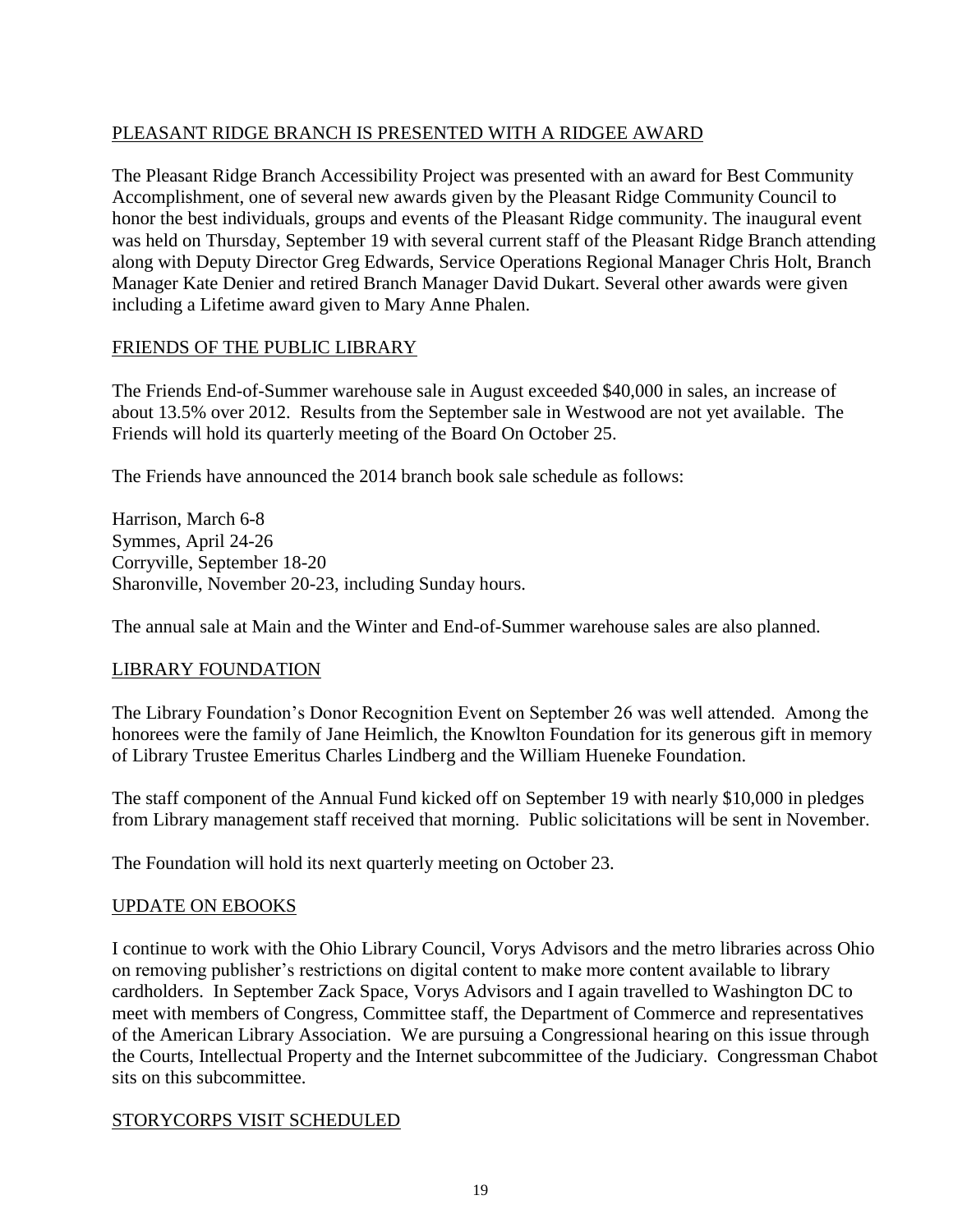Libraries and museums that receive the national Medal also get a visit from Storycorps, an oral history project that records the stories of people from all backgrounds and preserved them in the American Folklife Center at the Library of Congress. Our visit from Storycorps is for December 12-14.

#### HONG KONG LIBRARIAN TO VISIT

Raymond Ho, Senior Librarian for Hong Kong Public Library will be visiting our Library December 15-16. On December 15 he will visit the North Central Branch and December 16 he will visit the Main Library.

## **FISCAL OFFICER'S REPORT**

Ms. DeFosse reported that:

#### AUDITOR OF STATE AWARD WITH DISTINCTION

The Library has received the *Auditor of State Award with Distinction*. The award is given to entities that file an annual Comprehensive Annual Financial Report (CAFR) and timely financial reports in accordance with GAAP, as well as receive a "clean" audit report.

#### GOVERNMENTAL REVENUE – ANNUAL COMPARISONS

PLF – The revenue for 2013 is expected to be \$36.3 million.

In 2014, PLF revenue is expected to decrease to its lowest point in 25 years - \$35,212,876. Although we were assured the last minute changes to the state budget would be neutral, we are seeing a reduction from the original estimates. We are hopeful there will be a turnaround in the 2015 projections.

Property Tax - The County has distributed the bulk of this year's property tax revenue and it appears that their \$17.5 million estimate will be accurate.

The County Auditor estimates 2014 property tax revenue \$17,510,160 which is about \$26,000, more than 2013.

|                         | 2010<br>Actual  | 2011<br>Actual | 2012<br>Actual | 2013<br>Current Estimat | 2014<br>Estimated |
|-------------------------|-----------------|----------------|----------------|-------------------------|-------------------|
| Public Library Fund     | 36,702,540.00   | 37,647,070,00  | 35,515,843.00  | 36,380,661.00           | 35,212,876.00     |
| Gross Tax Levy Receipts | 19,691,611.00   | 19.655.069.00  | 17,809,089.00  | 17,484,390.00           | 17,510,160.00     |
| Annual Total            | 56, 394, 151.00 | 57,302,139,00  | 53,324,932,00  | 53,865,051.00           | 52,723,036.00     |

During the first two years of the levy, we were able to generate a savings with the expectation that the revenue would remain flat while expenses would increase slightly. As previously noted, with the decrease in tax levy revenue as the result of property valuations being reduced, we have continued to make a concerted effort to balance our annual operating budget.

Given the estimated PLF for 2014 and the capital commitments, we plan to operate under a very tight operating budget for 2014. The details will be presented at the December 2013 Board meeting.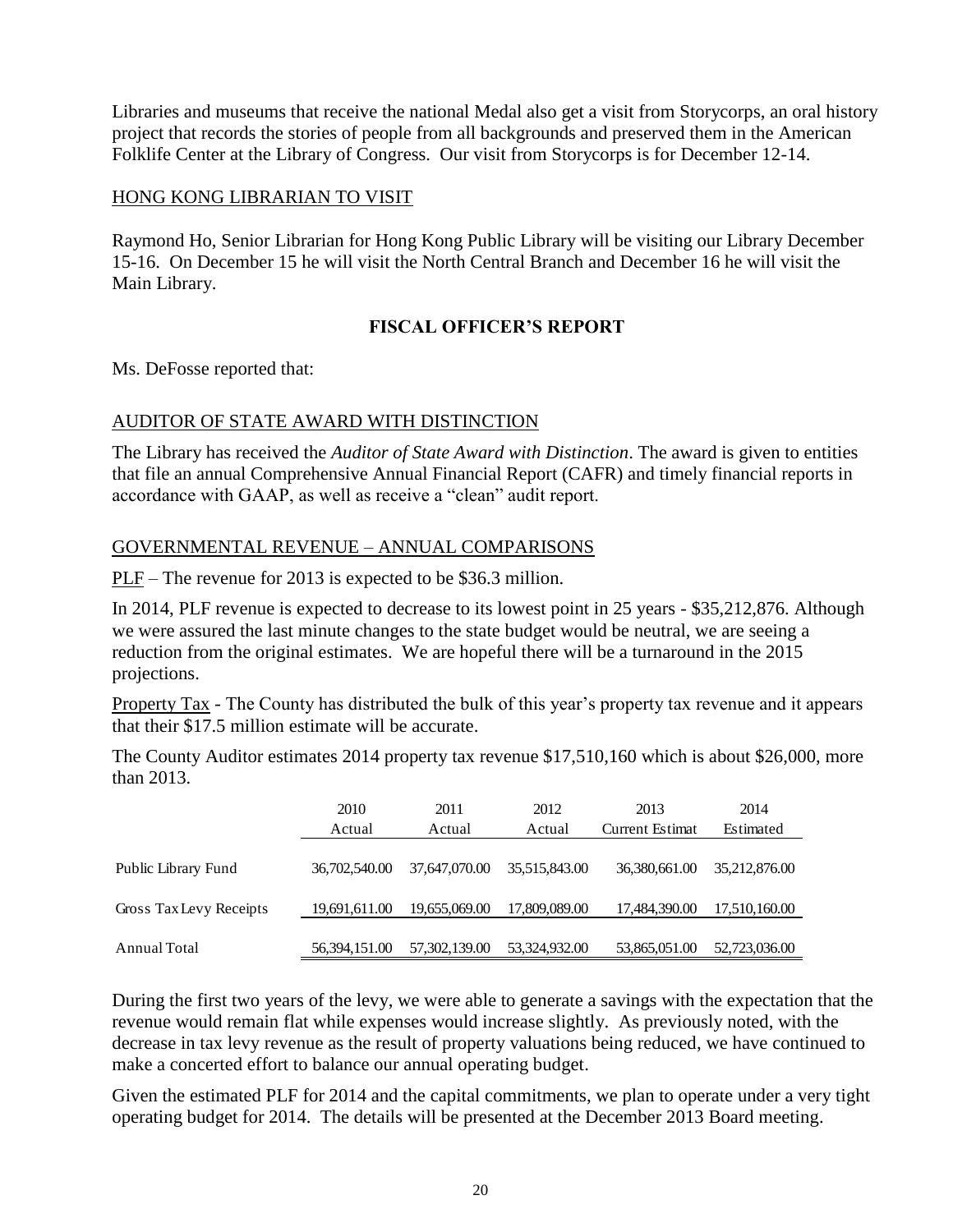# **HUMAN RESOURCES COMMITTEE REPORT**

#### Mr. Hendon reported that:

# DOMA (DEFENSE OF MARRIAGE ACT), FLEXIBLE SPENDING ACCOUNTS AND HEALTH SAVINGS ACCOUNTS

On August 29, 2013, the U.S. Department of the Treasury and the Internal Revenue Service (IRS) ruled that same-sex couples, legally married in jurisdictions that recognize their marriages, will be treated as married for federal tax purposes. The ruling applies regardless of whether or not the couple lives in a jurisdiction that recognizes same-sex marriage.

This ruling impacts both the Flexible Spending Account (FSA) and the Health Savings Accounts (HSA). In essence, legally married same-sex couples will be eligible for the same benefits and contribution limits as opposite sex couples for both plans.

The Library's third party administrator, FlexBank, will send letters to staff detailing these changes.

#### UNITED IN SHARING CAMPAIGN

The Library's 2013 United in Sharing Campaign began on September 19 with a Kick-Off at the All Manager's Meeting. Staff members have three giving choices: The Library Foundation's Annual Fund, United Way and Community Shares. Since 2010, the number of donors and amount contributed to United Way, Community Shares and the Library Foundation's Annual Fund has increased. We are proud to announce that at the Campaign Kick-Off, managers pledged over \$36,000 towards the 2013 Campaign. The campaign ends October 23.

#### MOST VALUABLE PERFORMER AWARD

Paul Burch, Circulation Services Manager, Circulation Services Department received a Most Valuable Performer (MVP) award during the second quarter for his outstanding customer service skills. He sets a great example to library staff by consistently displaying a positive attitude and enthusiasm towards his work. Congratulations to Paul Burch.

#### STAFF & RETIREE RECOGNITION PROGRAM

On Sunday, November 24, the Library will host the first annual staff and retiree recognition program. We will recognize staff members who have achieved a milestone for years of service and retirees who have dedicated their time and energy in making our library successful. The recipient of the President's Award and Bunny Dehner Prize and the Rookie of the Year award winner will also be announced. The event will be held in the Atrium from 5:30 p.m. – 7:00 p.m. The Board, staff, retirees, family and friends are invited to this event.

#### MANAGEMENT ACADEMY

With the retirement of so many managers in 2012 and 2013, we have 28 new managers who will be attending the next class of Management Academy. This is a leadership experience that will provide them with an extended period of guided growth and development activities for the next twelve months. The class will get underway later this year.